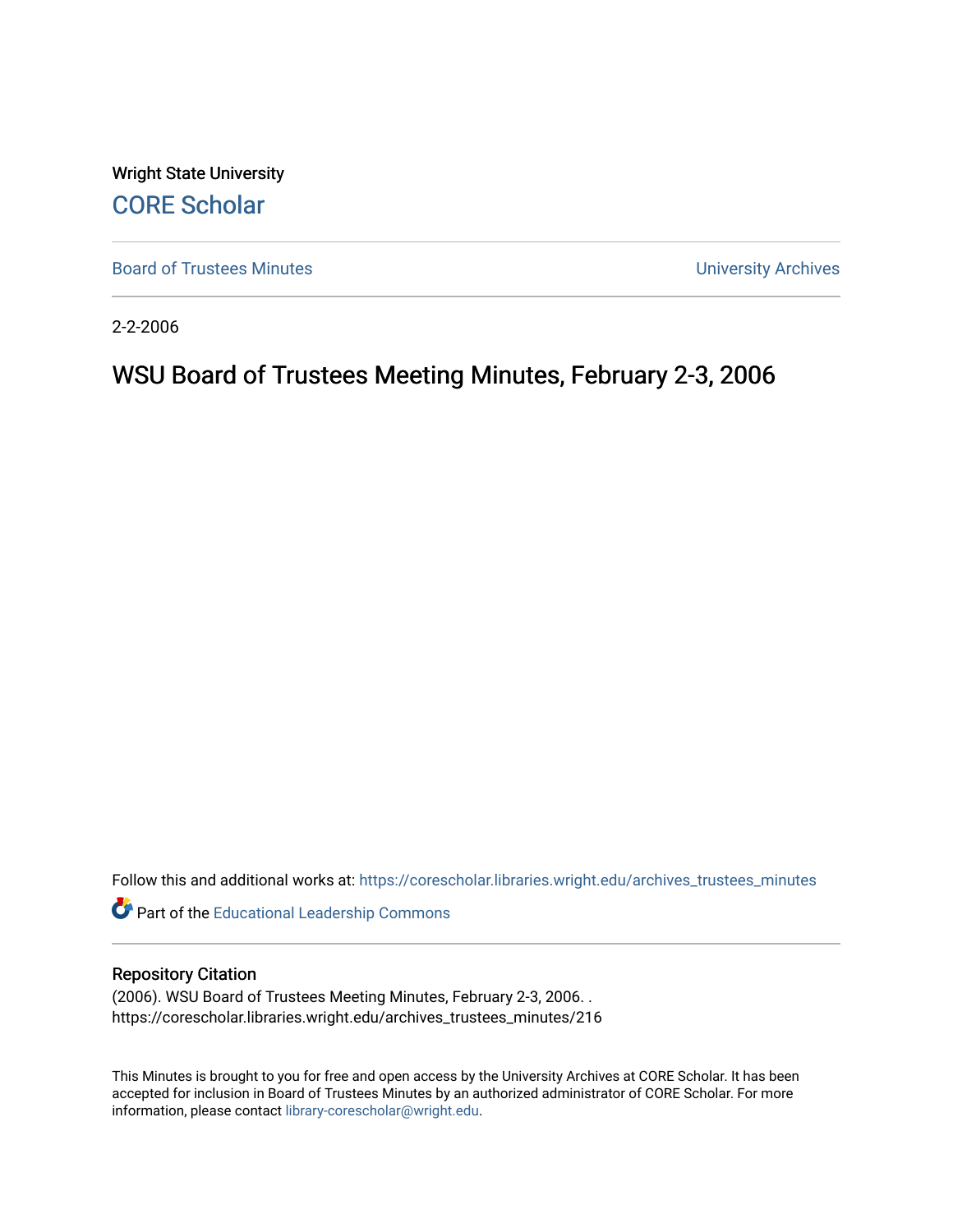### **WRIGHT STATE UNIVERSITY OFFICIAL PROCEEDINGS OF THE TWO HUNDRED AND TWENTY SIXTH MEETING BOARD OF TRUSTEES February 2 and 3, 2006**

# **I. CALL TO ORDER**

 The meeting of the Wright State University Board of Trustees was called to order by Ms. Bonnie G. Langdon, chair, on Thursday, February 2, 2006, 4:00 p.m., 267 University Hall. Ms. Jacqueline McMillan, secretary to the Board of Trustees, called the roll:

Don R. Graber Martin D. Jenkins Bonnie G. Langdon **Present Absent**<br>Michael Adams **Absent** Michael Adams<br>
Don R. Graber Jamie King<br>
Martin D. Jenkins Lester L. Lyles<br>
Bonnie G. Langdon Robert C. Nevin<br>
J. Thomas Young Robert C. Nevin

John C. Kunesh Lester L. Lyles Robert C. Nevin

# **II. PROOF OF NOTICE OF MEETING**

 Ms. Langdon reported that this meeting was called by written notification and a quorum was present.

# **III. DISPOSITION OF PREVIOUS MINUTES**

 Ms. Langdon moved to approve the November 17 and 18, 2005, minutes as submitted. Mr. Graber seconded, and the motion was unanimously approved by voice vote.

# **IV. EXECUTIVE SESSION**

 majority of a quorum, determined to hold an Executive Session by In accordance with the Ohio Open Meetings Law, the Board, after a offering the following resolution:

# **RESOLUTION 06-17**

 agreed to hold Executive Session on Thursday, February 2, 2006; RESOLVED that the Wright State University Board of Trustees and be it further

 RESOLVED that pursuant to the Ohio Revised Code 121.22 (G), the following issues may be discussed in Executive Session:

- Legal Report
- • Potential dismissal, demotion, or discipline of a tenured faculty member, and pertinent personnel matters
- • Purchase of real property by WSU Foundation, Inc., and pertinent real estate matters

 Mr. Young moved for approval. Mr. Graber seconded, and the motion was unanimously approved by roll call vote.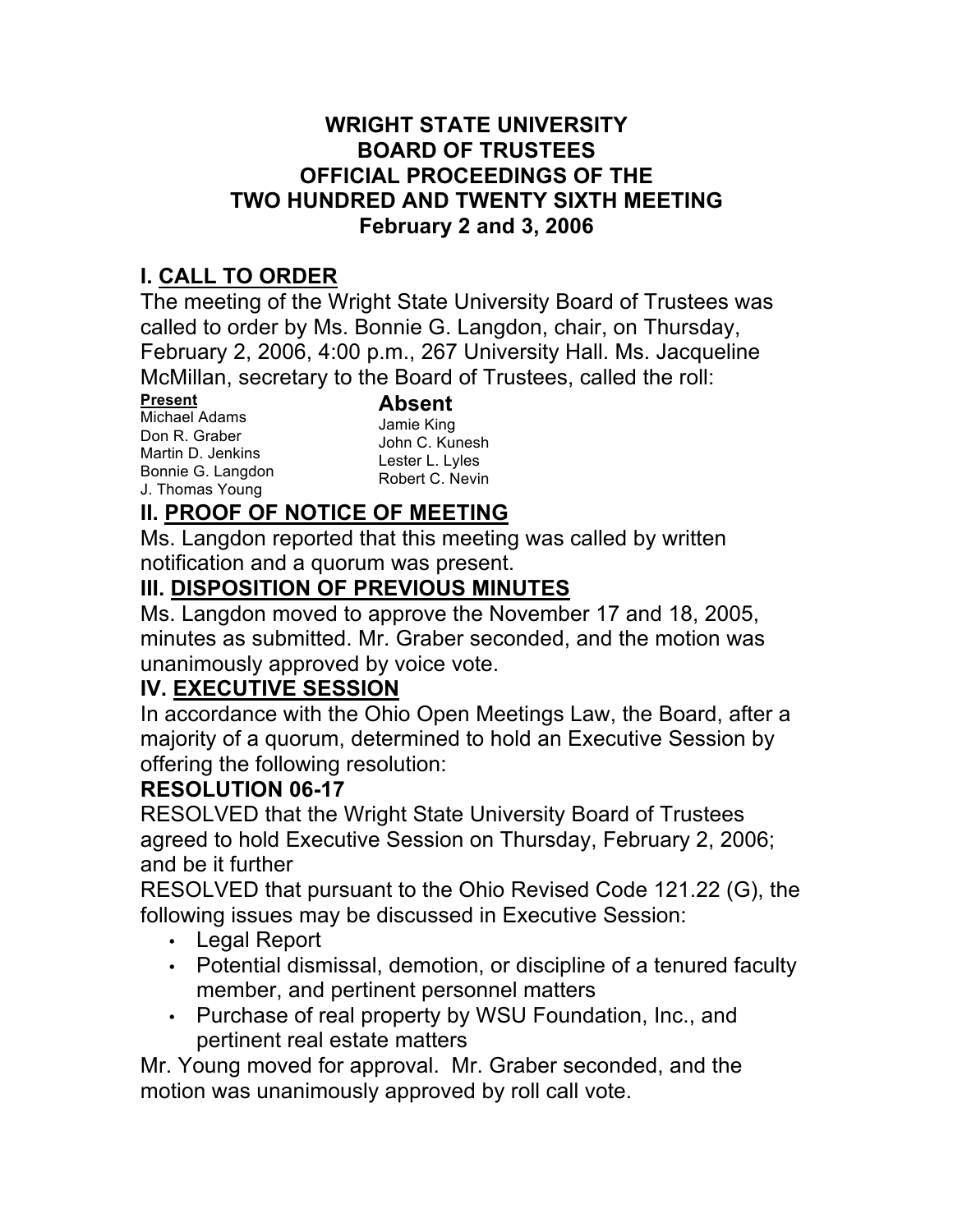# **V. RECESS**

 Following the Executive Session, the WSU Trustees, the Student Trustees and members of the Administration joined the President and Mrs. Goldenberg for Fairborn Night and the basketball game at the Nutter Center.

# **VI. RECONVENE - ROLL CALL**

 The Wright State University Board of Trustees reconvened on Friday, February 3, 2006, 8:30 a.m., in Room E156 of the Student Union. Ms. McMillan called the roll:

Don R. Graber Martin D. Jenkins Lester L. Lyles Bonnie G. Langdon Robert C. Nevin Matthew G. Watson Meagan R. Buxton Don R. Graber John C. Kunesh **Present Absent**  Michael Adams Jamie King J. Thomas Young

Lester L. Lyles Robert C. Nevin

 Ms. Langdon stated that the Wright State University Board of Trustees is a public body subject to the Ohio Open Meetings Act. It Persons wishing to address the Board in its Public Session should submit a written request to the Board of Trustees' office 72 hours in However, all persons address the Board at the invitation of the Board maintain the good order of the meeting. operates on a fixed agenda available to those attending the meeting. advance of the meeting in order to be placed on the agenda. and are subject to time limitations and other guidelines established to

# **VII. REPORT OF THE CHAIR**

#### A. **Introduction of 2005-2006 Trustee Scholars Elizabeth Yeager**

 Elizabeth graduated valedictorian with highest honors from with choir, show choir, drama club and an after school tutoring certification and is a volunteer in her home town. Logan Elm High School in Circleville, OH. She was involved program known as the Braves Club. She also has an EMT-B

 Elizabeth is majoring in Nursing on the pre-med track. She is a member of the Pre-Med Society and the Crosswalks. Elizabeth also finds time to work on campus as a personal assistant.

#### **Benjamin McDonie**

 Benjamin graduated from Waverly High School as the National Honor Society, the French and Spanish clubs and valedictorian with a GPA of 4.0. He was involved in tennis, the participated in local math competitions.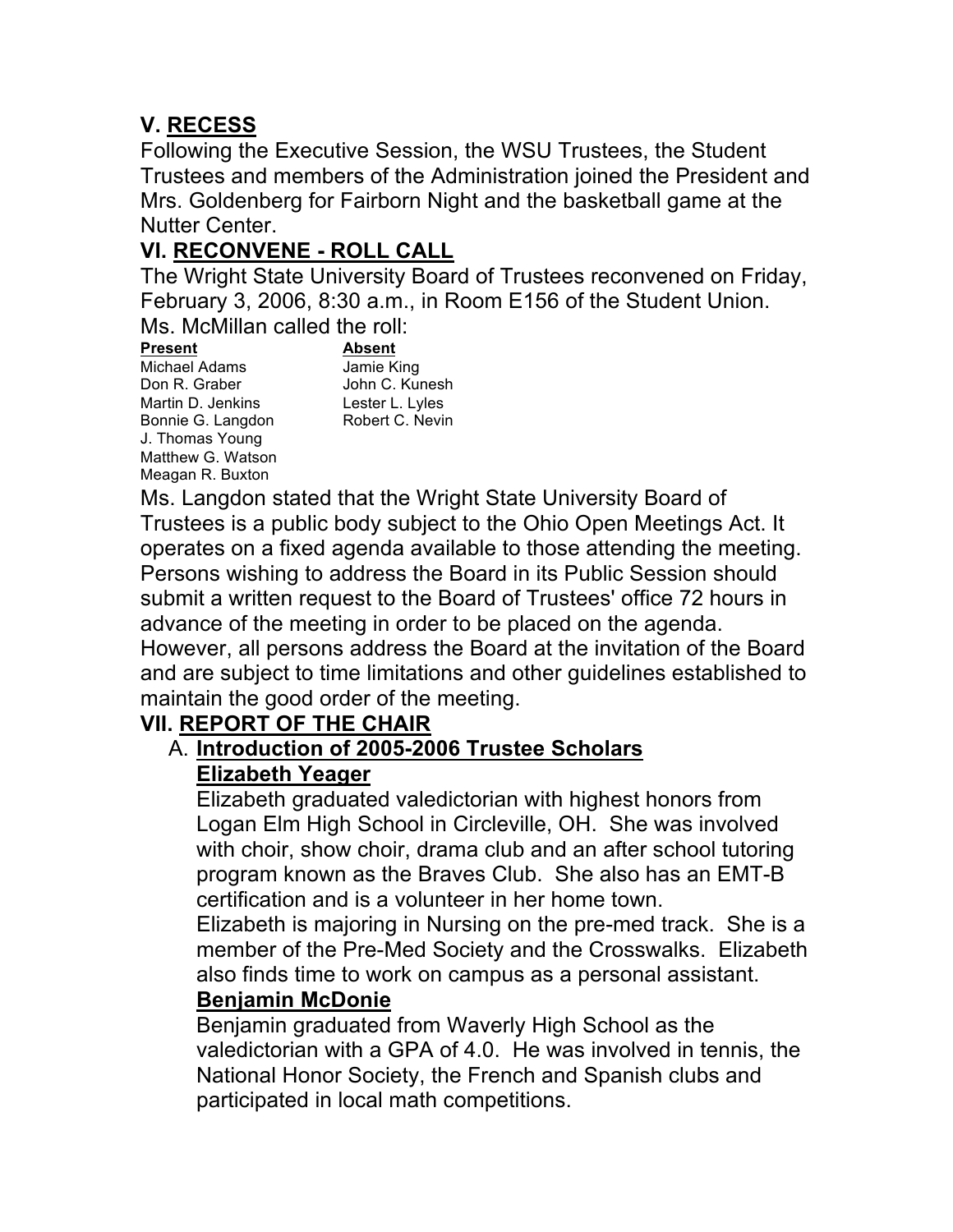On campus Benjamin is a member of Campus Crusade for Spanish. Christ. He is a majoring in Computer Science with a minor in

# **VIII. REPORT OF THE PRESIDENT**

# A. **Recognitions**

 Dr. Kim Goldenberg recognized several Wright State University faculty.

 The international renowned Sundance Film Festival  premiered *A Lion in the House*, a documentary film by Julia Reichert, professor of theatre arts, and Steven Bognar, a graduate of Wright State's motion pictures program. The film competition from 760 submissions and will air on PBS in June. Dr. Kim Goldenberg reported that Dr. Nathan Klingbeil, associate professor of Mechanical Engineering, was recently honored at a special Congressional reception in Washington, D.C. as Ohio's 2005 Professor of the Year. He was selected Carnegie Foundation for the Advancement of Teaching and the Council for Advancement and Support of Education. Dr. Klingbeil is a leader in engineering curriculum reform which has resulted in a \$100,000 NSF award to redefine the way engineering math is taught. His work in the area of student retention and success is a topic of national discussion. chronicles five families dealing with cancer-stricken children and was one of 16 films chosen for the documentary from 400 top professors for this recognition sponsored by the

#### B. **Confirmation of Academic and Administrative Appointments and Changes**  *Faculty New Hires*

 StephanBrady, Ph.D., has been appointed Assistant Professor, College of Business, effective 1/1/2006. Information Systems and Operation Management, Raj Soin

 WilmaHeflin, M.S.N., has been appointed Clinical Instructor, College of Nursing and Health, effective 1/1/2006.

 DeneneLofland, Ph.D., has been appointed Assistant Professor, Biological Sciences, College of Science and Mathematics, effective 1/9/2006.

 WilliamLohner, B.S., has been appointed Instructor, Physics, College of Science and Mathematics, effective 1/1/2006.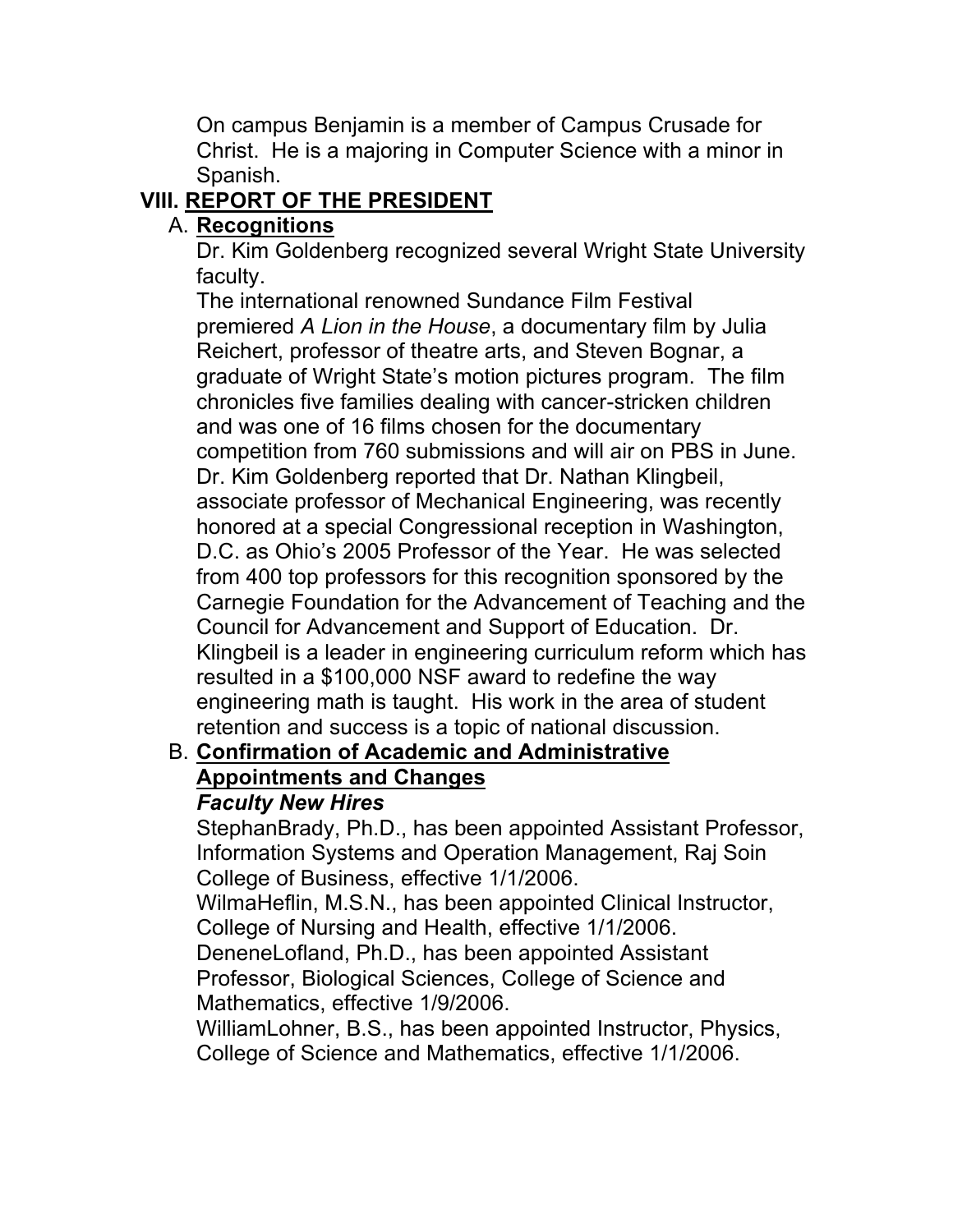MichaelRuff, M.D., has been appointed Assistant Professor, Family Medicine, Boonshoft School of Medicine, effective 1/1/2006.

 EugeneSimoni, M.D., has been appointed Assistant Professor, Surgery, Boonshoft School of Medicine, effective 1/1/2006. ChristinaWeston, M.D., has been appointed Assistant Professor, Psychiatry, Boonshoft School of Medicine, effective 1/1/2006.

#### *Faculty Appointments and Changes*

 ElfeDona, Ph.D., has been appointed Lecturer, Modern Languages, College of Liberal Arts, effective 9/1/2005. MaryMcAweeney, Ph.D., has been appointed Research Assistant Professor, Community Health, Boonshoft School of Medicine, effective 12/1/2005.

#### *Faculty Separations*

 Robert W. Adams, Ph.D., Associate Professor of Political Science and Director, Social Science Education Program, College of Liberal Arts, effective 1/6/2006.

 William W. Edwards, Ph.D., Assistant Professor, Health, Human Services, effective 12/31/2005. Physical Education and Recreation, College of Education and

 Nancy Gallenstein, Ph.D., Assistant Professor, Teacher Education, College of Education and Human Services, effective 12/31/2005.

 Jack S. Gruber, M.D., Professor, Obstetrics and Gynecology, Boonshoft School of Medicine, effective 12/22/2005.

 Jane B. Hutcheson, M.S.N., Clinical Instructor, College of Nursing and Health, effective 12/31/2005.

 Mary Ellen Mazey, Ph.D., Dean, College of Liberal Arts, effective 12/31/2005.

 Medicine, effective 1/31/2006. Sidney Miller, M.D., Professor, Surgery, Boonshoft School of

 Anjali K.Morey, Ph.D., Assistant Professor, Internal Medicine, Boonshoft School of Medicine, effective 10/1/2005.

 Sherri Lynn Morgan, M.D., Assistant Professor, Family Medicine, Boonshoft School of Medicine, effective 10/21/2005. FrankNagy, Ph.D., Associate Professor, Neuroscience, Cell Biology and Physiology, Boonshoft School of Medicine, effective 12/31/2005.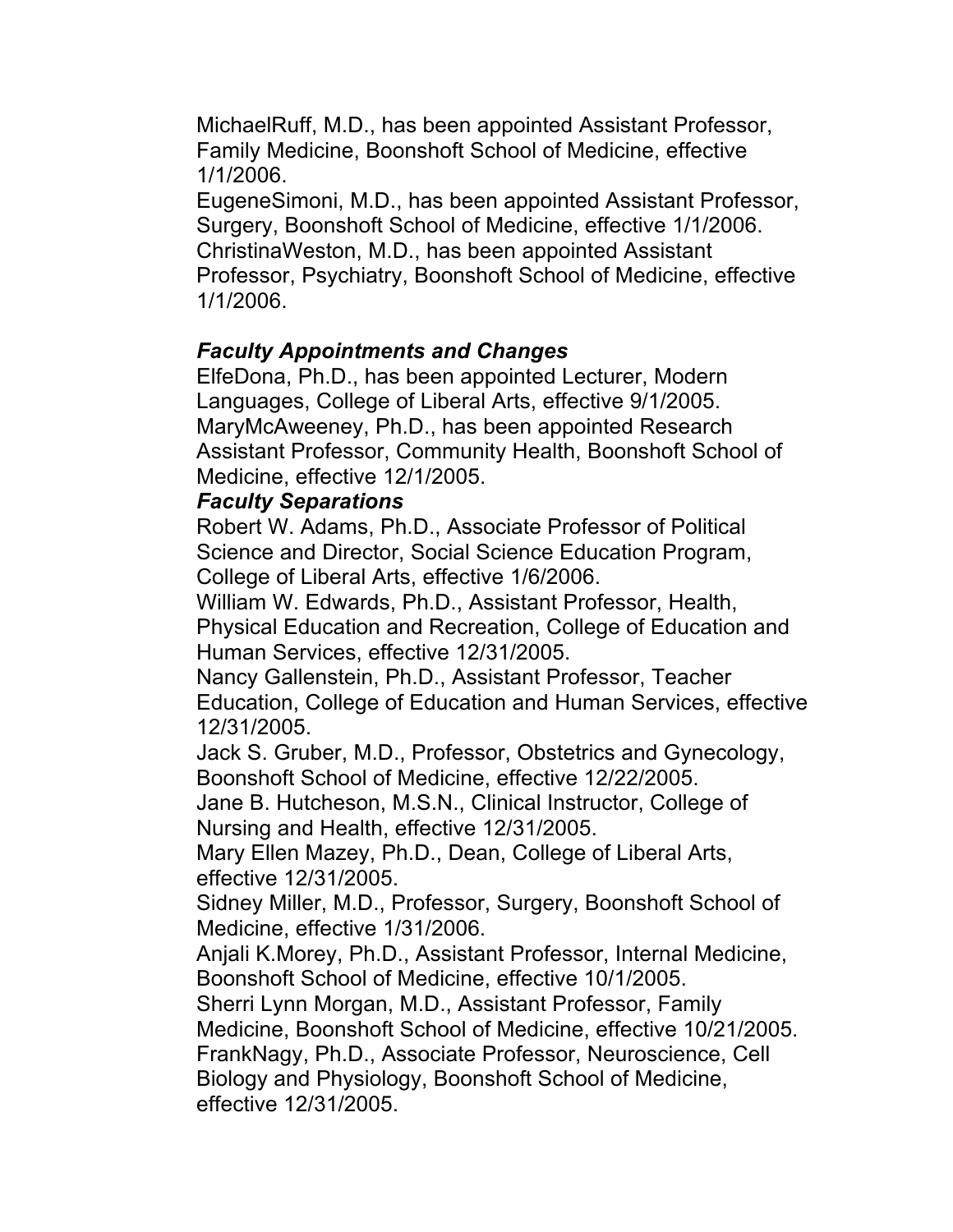Daniel Preud' Homme, M.D., Associate Professor, Pediatrics, Boonshoft School of Medicine, effective 12/27/2005.

 Cynthia L. Price, M.S., Clinical Instructor, College of Nursing and Health, effective 12/31/2005.

 Robert D. Reece, Ph.D., Professor and Chair, Community Health, Boonshoft School of Medicine, effective 12/31/2005.

 James A. Swaney, Ph.D., Professor and Chair, Economics, Raj Soin College of Business, effective 12/31/2005.

 Michael White, M.D., Assistant Professor, Medicine, Boonshoft School of Medicine, effective 1/6/2006.

 Norma S. Wilcox, Ph.D., Associate Professor of Sociology and Director of the Criminal Justice Program, College of Liberal Arts, effective 9/30/2005.

### *Unclassified New Hires*

 Vivek Arunkumar, B.E., has been appointed Community Director, Residence Services, effective 12/1/2005.

 Keisha Burton, M.Ed, has been appointed Assistant Director, Career Services, effective 12/1/2005.

 Francesco S. Carone II, B.S., has been appointed Digital Technology Analyst, Center for Teaching and Learning, effective 1/9/2006.

 Paul J. Cashen, M.B.A., has been appointed Director, Wright Center of Innovation, effective 1/9/2006.

 Hilary Cerny, B.S., has been appointed Research Support Technician, Biological Sciences, College of Science and Mathematics, effective 1/3/2006.

 Christopher Erwin, M.S., has been appointed Assistant Director, Fitness and Wellness, Campus Recreation, effective 12/12/2005.

 Naum Gershenzon, Ph.D., has been appointed Postdoctoral Researcher, Physics, College of Science and Mathematics, effective 12/1/2005.

Ismael Gonzalez, Psy.D, has been appointed Resident Instructor, School of Professional Psychology, effective 9/1/2005.

 Michael Kent, Ph.D., has been appointed Postdoctoral Researcher, Magnetic Resonance, Boonshoft School of Medicine, effective 11/14/2005.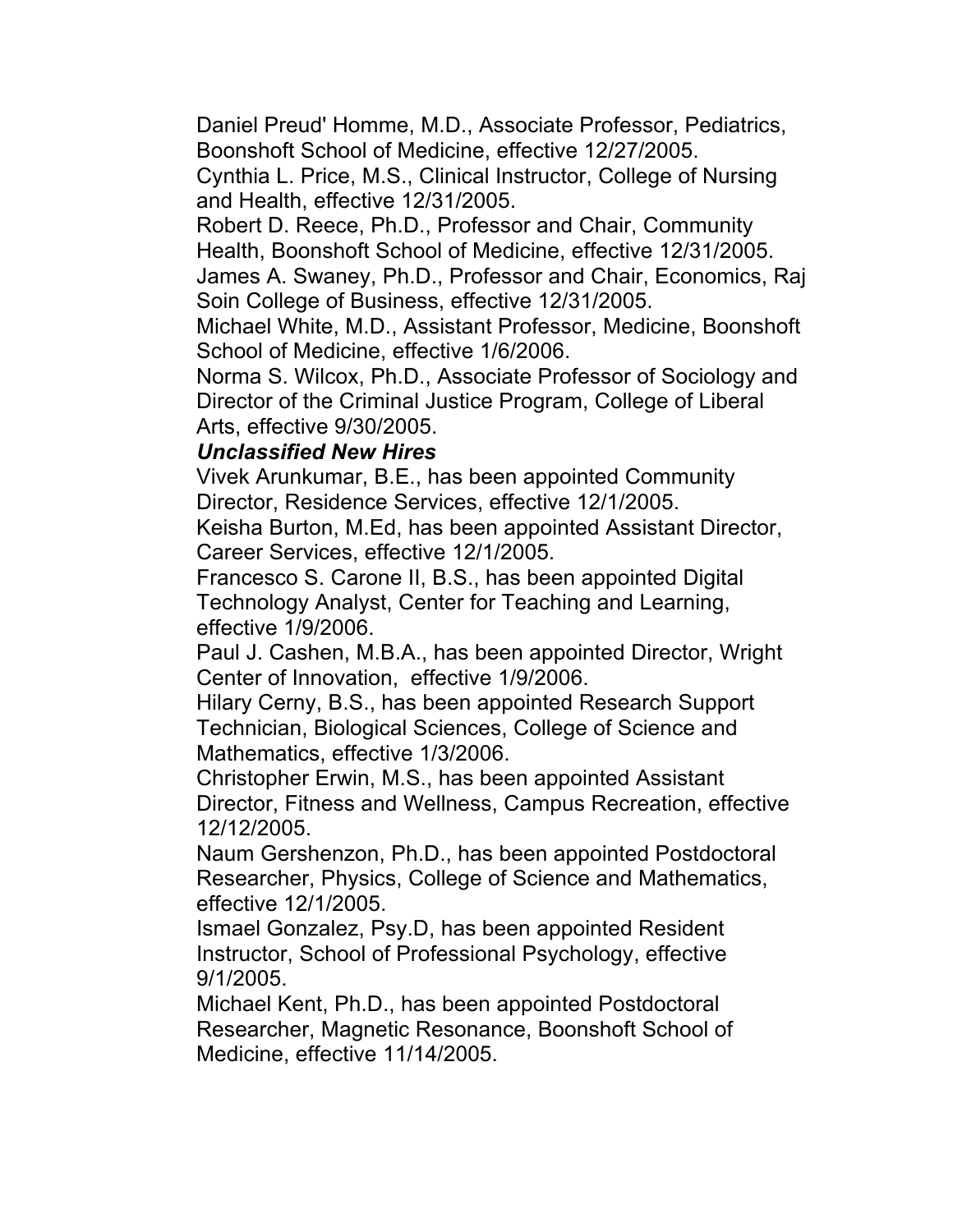Laura Krishnan, M.S., has been appointed Research Associate, Community Health, Boonshoft School of Medicine, effective 10/20/2005.

 Frank Nagy, Ph.D., has been appointed Director, Anatomical Gift Program, Academic Affairs, Boonshoft School of Medicine, effective 1/3/2006.

 Emalee J. Naragon, B.S., has been appointed Lead Interviewer, Community Health, Boonshoft School of Medicine, effective 1/3/2006.

 Deborah A. Risner, has been appointed Library Technical Assistant, University Libraries, effective 11/28/2005.

 Sandra Specht, Ph.D., has been appointed Division Research Director, Community Health, Boonshoft School of Medicine, effective 11/14/2005.

 Amber L. Vlasnik, M.A., has been appointed Director, Women's Center, effective 12/19/2005.

 Derrick Williams, M.E., has been appointed Student and Fiscal Affairs Specialist, College of Nursing and Health, effective 1/3/2006.

 Stephen M. Wynne, B.S., has been appointed Teradata Systems Administrator, Computing and Telecommunications Services, effective 1/3/2006.

#### *Unclassified Appointments and Changes*

 Sau-Chun Lam, M.B.A., has been appointed Business and Facilities Manager, Kettering Center for Continuing Education, effective 1/1/2006.

 Ruth M. Paige, M.S., has been appointed Director of International Admissions, University Center for International Education, effective 1/1/2006.

 Jocelyn Piccone, M.H.A., has been appointed Chief Operating Officer, Faculty and Clinical Affairs, Boonshoft School of Medicine, effective 1/1/2006.

 Wetona Walchner, B.S., has been appointed Senior Accountant II, General Accounting, effective 11/14/2005.

#### *Unclassified Separations*

 Brian L. Christenson, B.A., Systems Consultant, Computing Jane S. Crittenden, M.P.A., Special Program Coordinator, Preand Telecommunications Services, effective 12/31/2005. College Programs, effective 12/31/2005.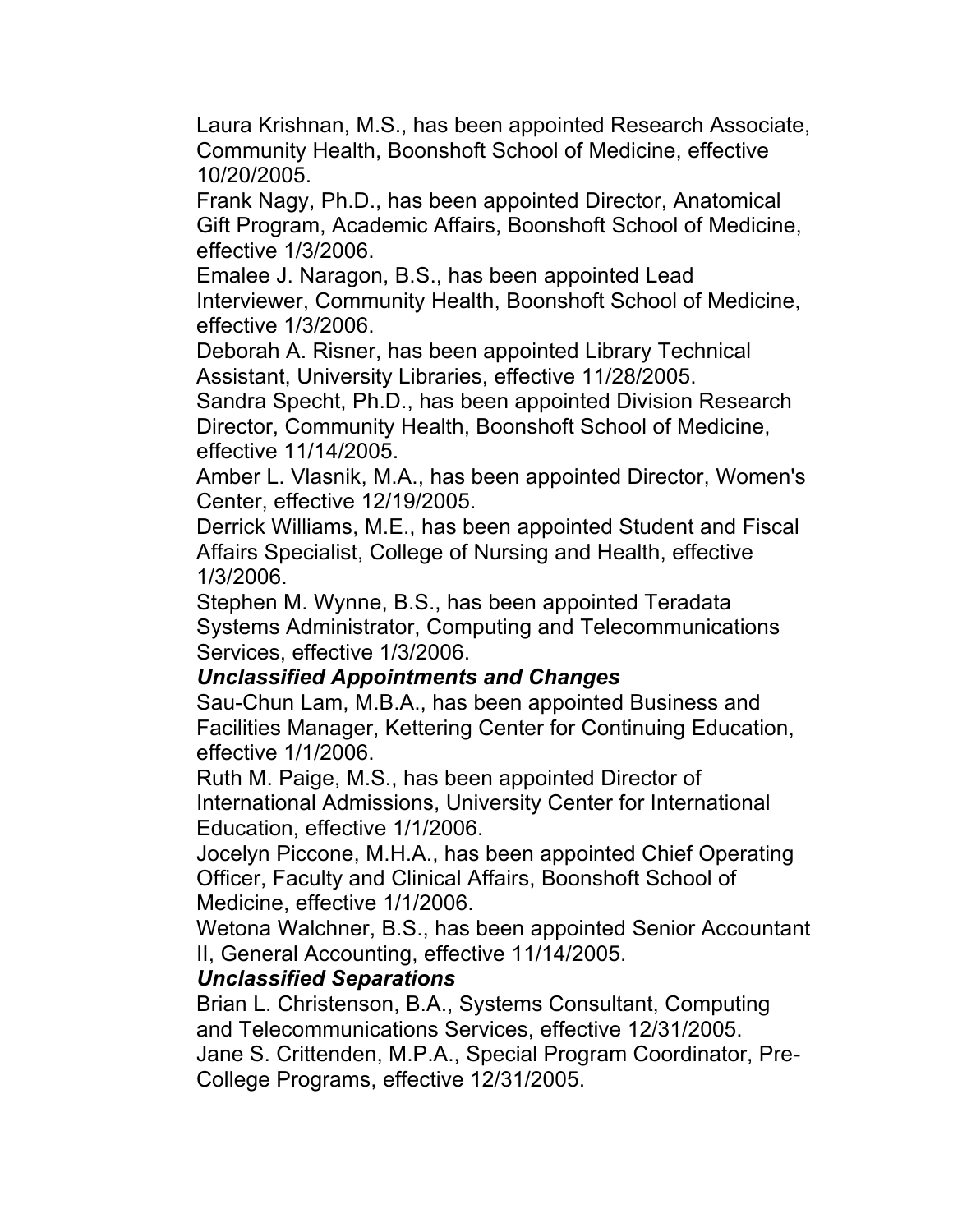Harriet C. Dadras, M.A., Director, International Recruitment and Admissions, University Center for International Education, effective 12/31/2005.

 Donald Danielson, M.A., Research Assistant, Community Health, Boonshoft School of Medicine, effective 12/31/2005. Dianne Dewey, B.A., Research Associate, Research Affairs, Boonshoft School of Medicine, effective 11/30/2005. Ishwori B. Dhakal, M.S., Statistician, Community Health,

 Boonshoft School of Medicine, effective 10/31/2005. Kim A. Gilliam, M.S., Assistant Director, Career Services, effective 9/2/2005.

 David Johnston, Ph.D., Research Associate Professor, Mechanical and Materials Engineering, College of Engineering and Computer Science, effective 11/30/2005.

 Corey D. Leftridge, B.A., Assistant Director, Bolinga Black Cultural Resources Center, effective 12/2/2005.

 Nicholas Lehman, B.S., Research Assistant, Neuroscience, Cell Biology and Physiology, Boonshoft School of Medicine, effective 1/15/2006.

 Maria Lundy, B.S., Research Assistant, Biochemistry and Molecular Biology, Boonshoft School of Medicine, effective 12/31/2006.

 John Mills, M.B.A., Director, Business Operations Psychiatry, Boonshoft School of Medicine, effective 1/31/2006.

 Emalee J. Naragon, B.S., Research Assistant, Community Health, Boonshoft School of Medicine, effective 11/9/2005. William R. Snyder, M.B.A., Business and Facilities Manager, Kettering Center for Continuing Education, effective 12/31/2005.

 Philip G. Wise, Lead Systems Programmer, Computing and Telecommunications Services, effective 9/30/2005.

#### *Classified New Hires*

 Edward D. Alexander, has been appointed Temporary Custodian, Physical Plant, effective 11/14/2005.

 Amy Brown, B.S., has been appointed Office Assistant 2, Faculty and Clinical Affairs, Boonshoft School of Medicine, effective 11/9/2005.

 Joyce Beverly Council, has been appointed Computer Operator I, Computing and Telecommunications Services, effective 11/27/2005.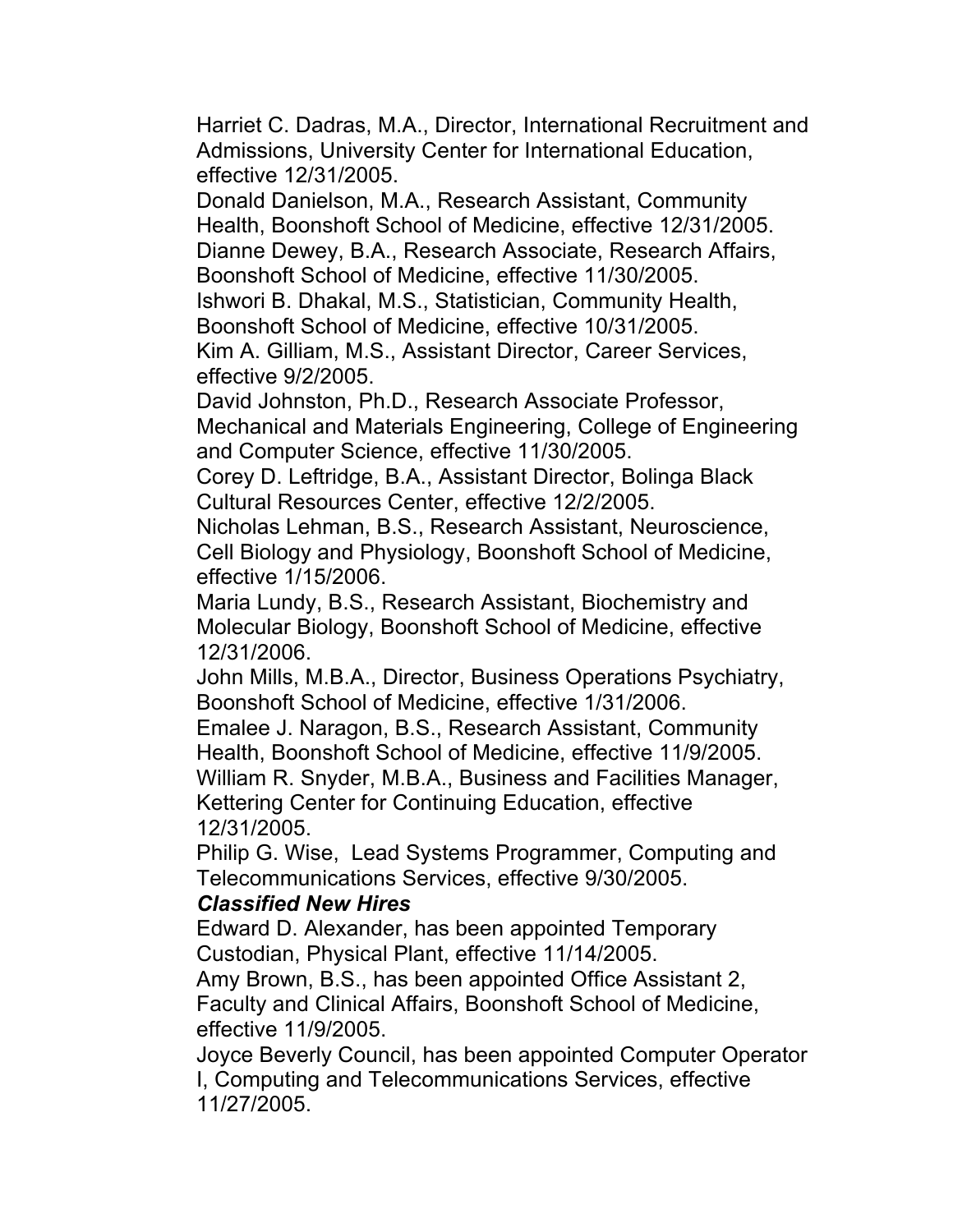Mia Honaker, has been appointed Administrative Specialist, Asian, Hispanic, Native American Center, effective 11/21/2005. Sarah M. Jackson, B.A., has been appointed Administrative Specialist, Educational Leadership, effective 11/10/2005. Bettina F. Lemaster, has been appointed Temporary Custodian, Physical Plant, effective 11/14/2005.

 Richard K.Mantia, has been appointed Maintenance and Repair Worker Assistant, Physical Plant, effective 1/17/2006.

 Annette McCoy, B.S., has been appointed Administrative Specialist, College of Nursing and Health, effective 1/4/2006.

 Nycia Papillion, A.A.S., has been appointed Office Assistant 1, Student Union and Event Services, effective 11/28/2005.

 Victoria Raquepaw, B.A., has been appointed Administrative Specialist, Community Health, Boonshoft School of Medicine, effective 11/21/2005.

 Robert D. Smith, has been appointed Electrician 1, Physical Plant, effective 12/5/2005.

 Tiffani White, has been appointed Office Assistant 2, Community Health, Boonshoft School of Medicine, effective 1/3/2006.

#### *Classified Appointments and Changes*

 Warren D. Aaron, has been appointed Custodial Project Worker, Physical Plant, effective 11/7/2005.

 H. Dean Godsey, has been appointed Custodial Project Worker, Physical Plant, effective 12/31/2005.

 Carol M. Haag, has been appointed Lead Locksmith, Physical Plant, effective 12/17/2005.

 Leanne E. Moeller, has been appointed Department Support Supervisor, English Language and Literature, College of Liberal Arts, effective 12/5/2005.

#### *Classified Separations*

 Zachary J. Atkins, Custodian, Physical Plant, effective 12/19/2005.

 Roma S. Carter, Account Technician, University Libraries, effective 12/31/2005.

 Simon L. Johnson, Jr., Custodian, Physical Plant, effective 12/8/2005.

 Genevieve Martyr, Administrative Specialist, Mathematics and Statistics, College of Science and Mathematics, effective 1/3/2006.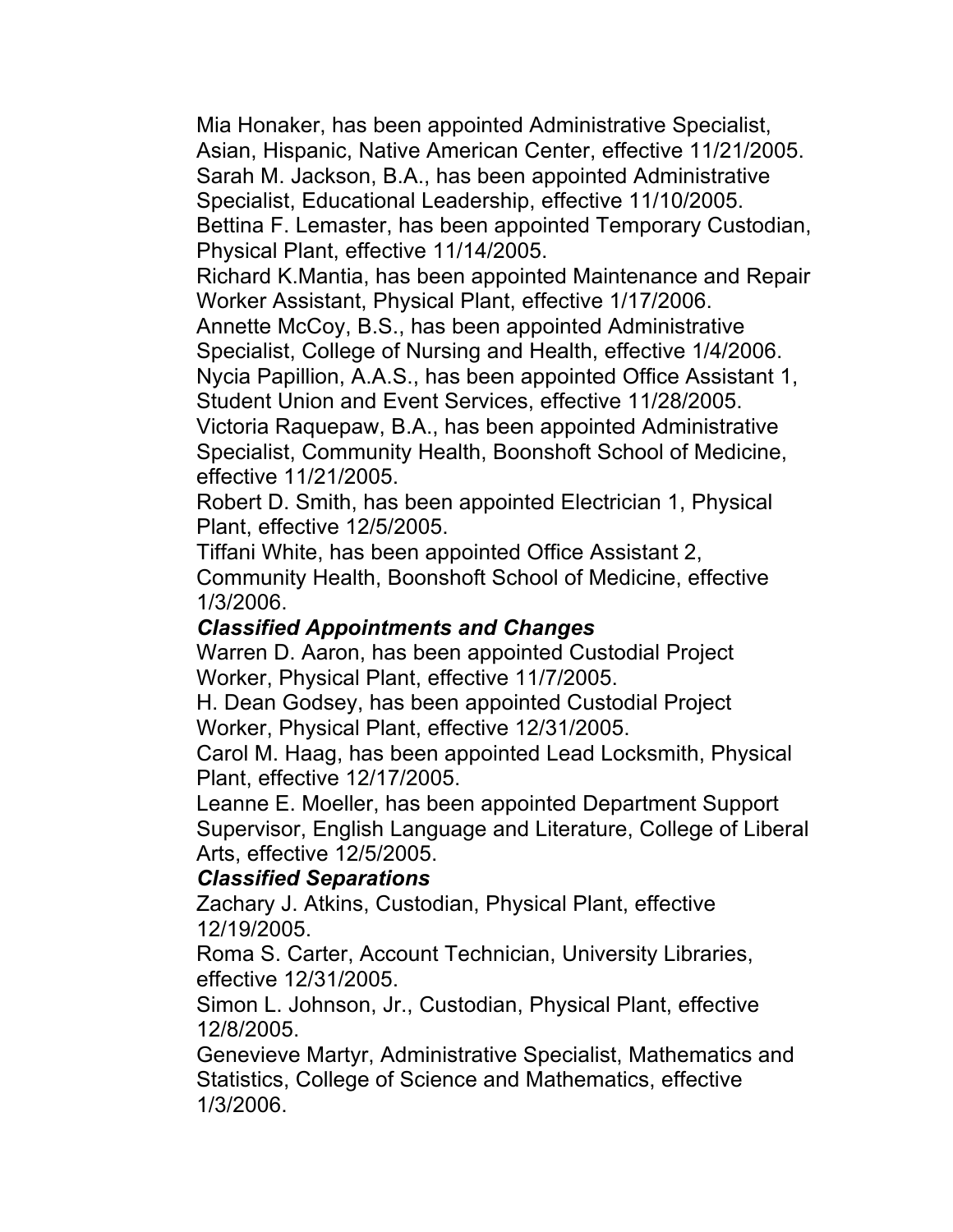Vicki J. McGhee, Office Assistant 1, Student Health Services, College of Nursing and Health, effective 12/30/2005.

 Bill Mills, Maintenance and Repair Worker 2, Physical Plant, effective 1/4/2006.

 John Nelson, A.A.S., Records Technician 2, Community Health, Boonshoft School of Medicine, effective 1/1/2006.

 Kathleen O'Herron, B.A., Medical Student Coordinator, Family Medicine, Boonshoft School of Medicine, effective 11/3/2005. Marcia Percy, Office Assistant 2, Kettering Center for

Continuing Education, effective 12/29/2005.

 Charles Sauders, Plumber 1, Physical Plant, effective 12/9/2005.

 Terry G. Smith, Custodian, Physical Plant, effective 12/31/2005. Cynthia Kaye Stine, B.A., Office Assistant 2, Health Systems Management, Boonshoft School of Medicine, effective 11/4/2005.

 Elmer Tompkins, Lead Press Operator, Printing Services, effective 10/31/2005.

 Tammy A. Wall, Medical Student Coordinator, Internal Medicine, Boonshoft School of Medicine, effective 11/2/2005. Wanda Webb, Custodian, Physical Plant, effective 10/20/2005. Scott A. Wells, Custodian, Physical Plant, effective 1/3/2006. **RESOLUTION 06-18** 

 RESOLVED that the academic and administrative appointments, changes, retirements, departmental reporting, resignations and terminations submitted to this meeting be, and

the same hereby are approved.

 Mr. Young moved for approval. Mr. Graber seconded, and the motion was unanimously adopted by roll call vote.

# C. **Acceptance of Gifts and Donations**

 **To the Music Department**  The following gifts have been received and acknowledgment sent to the donors:

 Hallet and Davis spinet piano From: Cassandra West 1285 Deagleway Drive Apartment A Fairborn, OH 45324 Estimated Value: \$450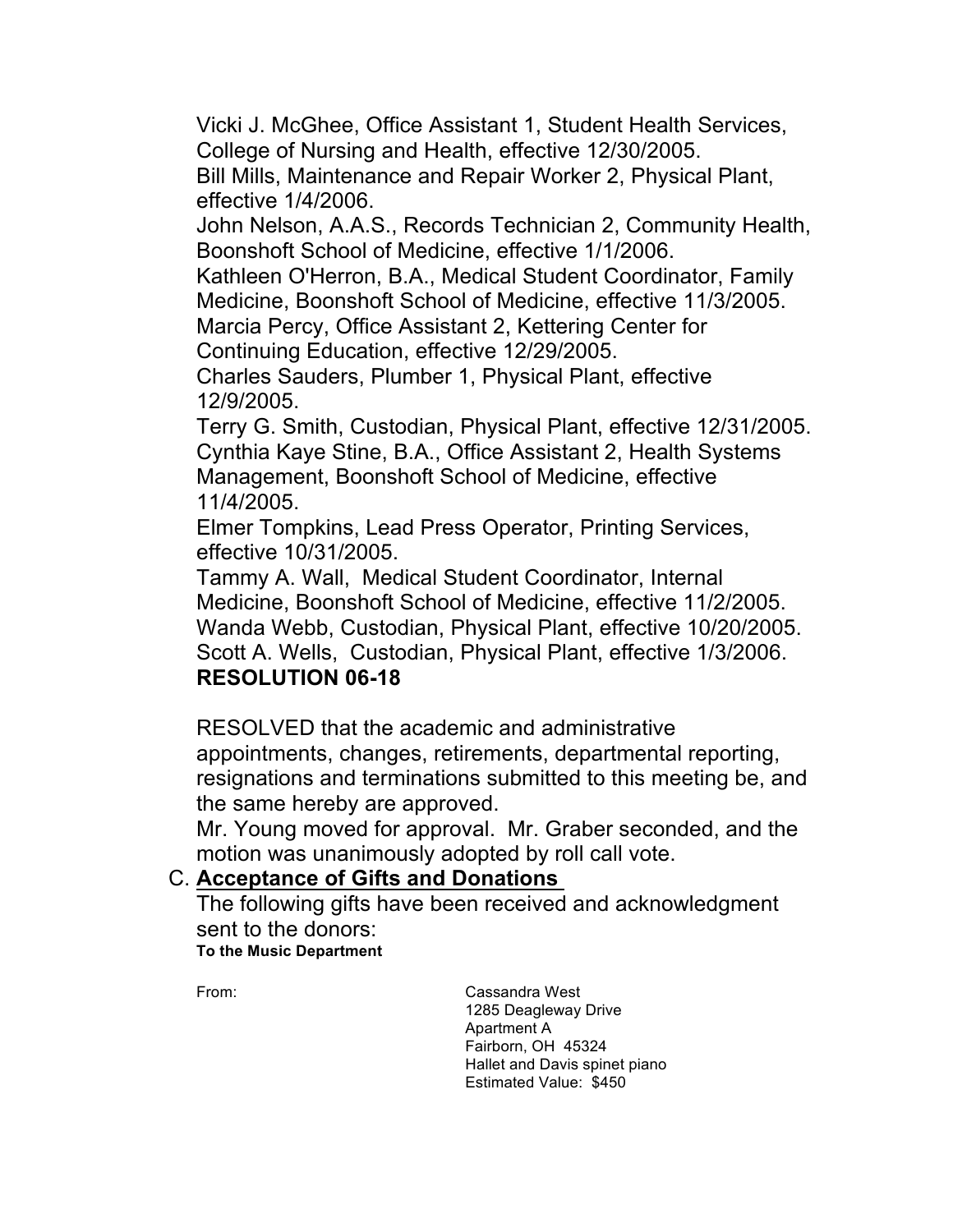#### **To the University Libraries, Special Collections and Archives**

From: The Randle H. Egbert, D.D.S. 102 Cleveland Avenue Milford, OH 45150

> The Hermes-Mayfield Photograph Collection-32 images Estimated Value: \$25,300

> William Preston Mayfield Photographs William Preston Mayfield Photograph Collection Estimated Value: \$57,750 Estimated Value: \$134,900

#### **RESOLUTION 06-19**

 RESOLVED that the gifts and donations listed above are hereby accepted.

 Mr. Adams motioned for approval. Mr. Graber seconded, and the resolution was unanimously approved by roll call vote.

#### D. **Report of Investments**

 Since the last Board meeting, investments for September, October and November 2005 have been received. These reports have been distributed to the trustees and are filed with the official Board of Trustees' records.

#### E. **Ratification of Contracts and Grants**

 Wright State University has recorded \$26,910,106 in external Recent awards include a subcontract from The Cleveland Clinic Foundation for nearly \$300,000 to Dr. Daniel Organisciak, which will support WSU's role in an Ohio Biomedical Research & Technology Transfer (BRTT) Partnership award to further develop models of Age-related Macular Degeneration (AMD) and to identify potential therapeutic and preventive agents. funding after the first six months of fiscal year 2005-06.\*

therapeutic and preventive agents.<br>\*NOTE: Due to the additional processing time required in the Banner system, the number of awards processed is down from \$32,000,000 in awards during this time period; however, this last year. WSU has actually received approximately figure is not reflected in the above total because not all of the awards have been processed and entered into the database.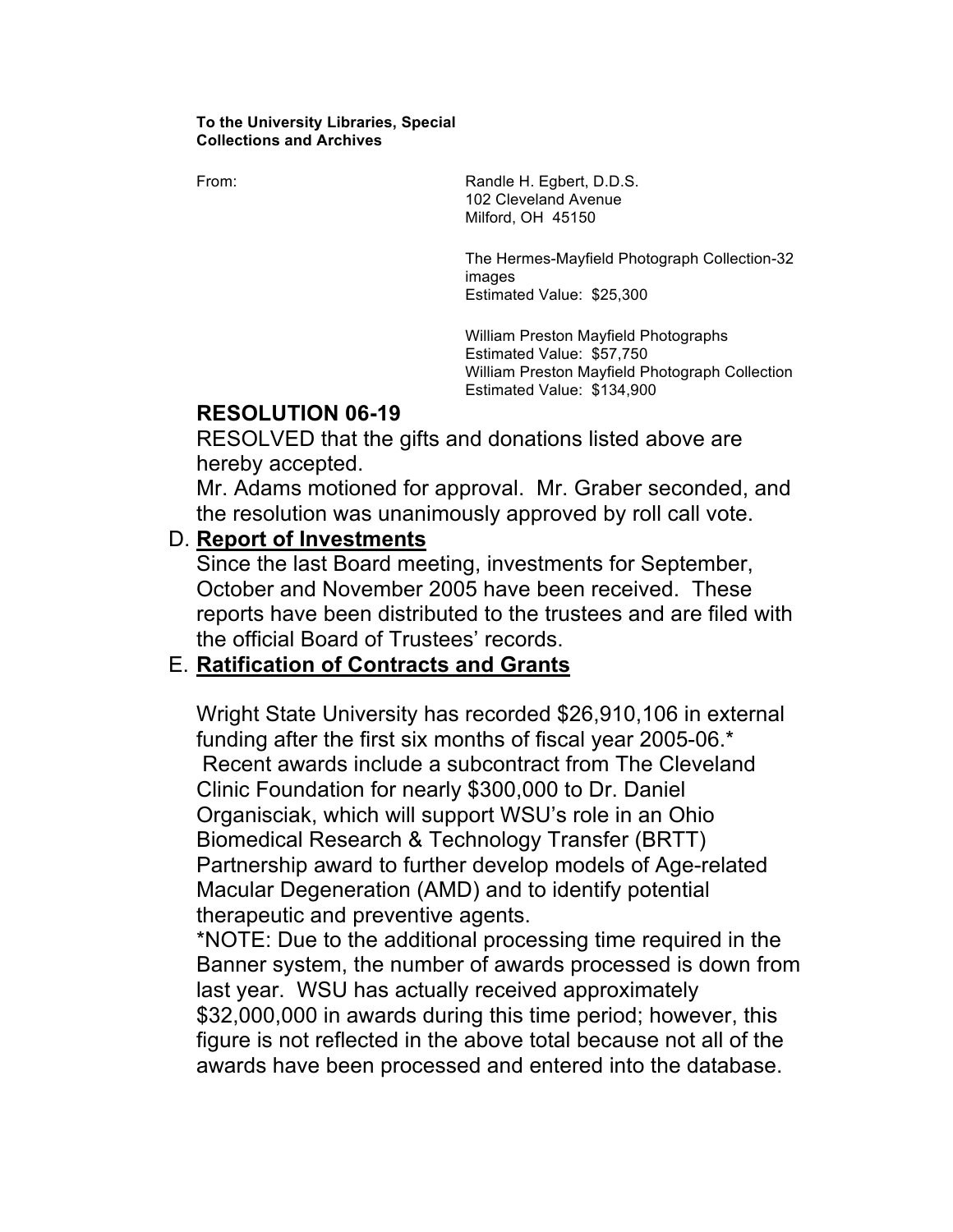### **RESOLUTION 06-20**

 RESOLVED that the contracts and grants submitted to this meeting be, and the same hereby are ratified. Mr. Graber moved for approval. Mr. Young seconded, and the motion was unanimously adopted by roll call vote.

# **IX. REPORTS OF THE COMMITTEES OF THE BOARD**

#### A. **Academic Affairs Committee**

 Mr. Graber reported on the Academic Affairs committee meeting of January 20, 2006. The following topics were discussed:

#### o **Report of the Provost**

 The search for a dean of the College of Liberal Arts is underway. The pool has been narrowed to 9 candidates and campus interviews will be conducted prior to spring break.

 Dr. Roberta Matthews, provost and vice president for Academic Affairs at Brooklyn College, CUNY, visited campus on Friday, January 13, 2006, as part of Wright State's participation in the national Foundations of Excellence Project for the First Year of College.

 Plans are underway for Wright State's 40th anniversary celebration.

 *A Lion in the House*, co-directed by Julia Reichert, professor of theatre arts, and Steven Bognar, a WSU be shown as a PBS series in June. graduate, was selected for the Documentary Competition at the Sundance Film Festival. Only 16 feature films were chosen from 760 documentary submissions. The film will

be shown as a PBS series in June.<br>Dr. Ramana Grandhi, University Professor and director of the Engineering Ph.D. Program, was selected among 30 people worldwide as an American Institute of Aeronautics and Astronautics Fellow.

 Dr. Nathan Klingbeil, associate professor of mechanical of the Year by the Carnegie Foundation for the Advancement of Teaching and the Council for Advancement and Support of Education, an international and materials engineering, was awarded Ohio Professor organization.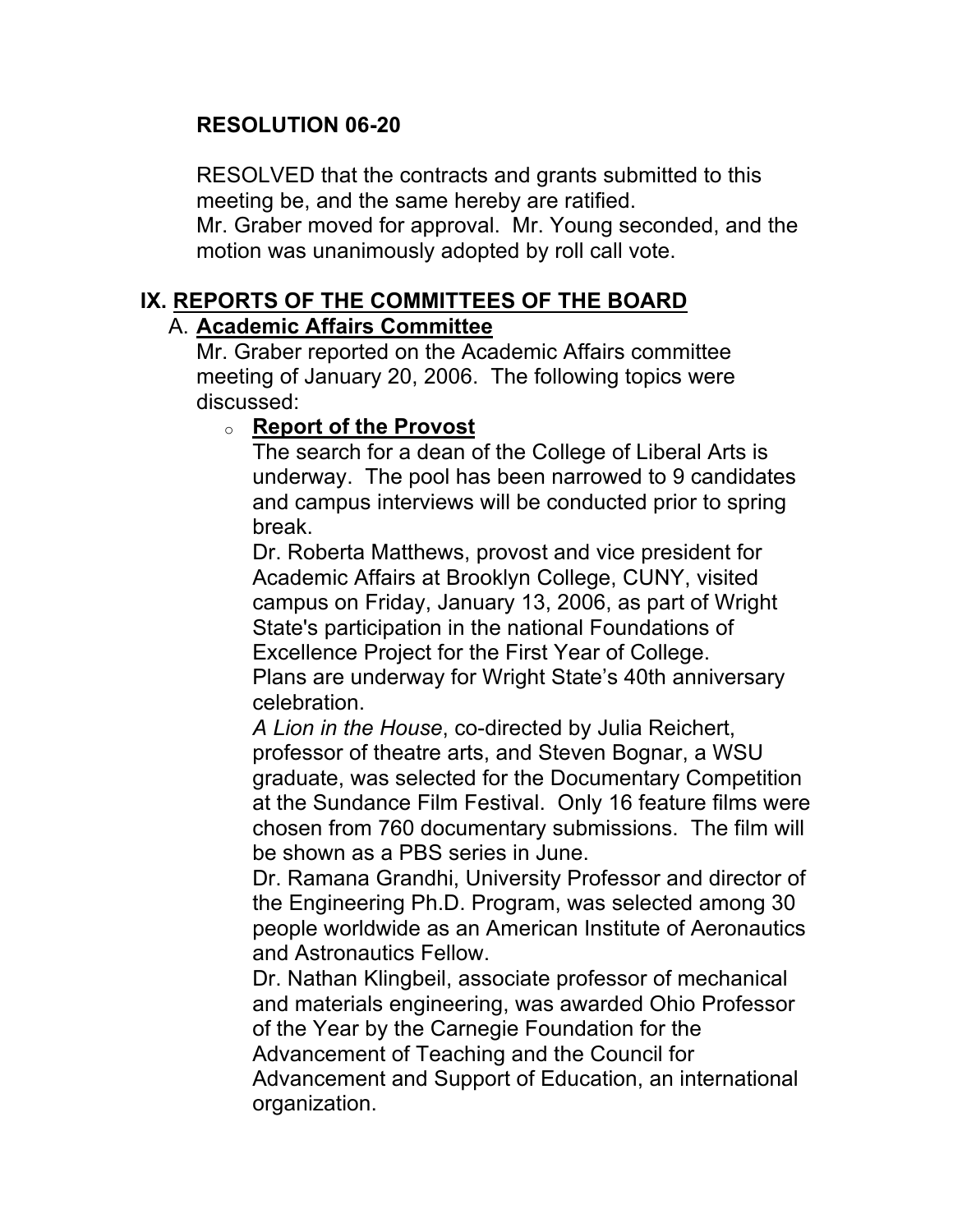Debi Sampsel, R.N., M.S.N., L.N.H.A., has been named executive director of the Nursing Institute of West Central area counties in a regional effort to recruit and retain Ohio, which brings together nursing professionals from 16 nurses.

### o **University Honors**

 Susan Carrafiello**,** director of the University Honors Program, gave a presentation on the University Honors group; opportunities for travel, leadership development, year awards are made to incoming students each year, Program, established in 1972. Features of the Honors Program include: small classes and selective enrollment; living-learning communities; priority registration; student lounge and study area; special advising; strong peer and community service; and honors housing. Honors scholarships are available and range in value from \$2,500 to full tuition, room and board, and books. Over 40 fourtotaling over \$350,000.

 Approximately 330 students are admitted into the University Honors Program each year, and 900 students graduate annually with an honors designation. graduate annually with an honors designation.<br>The first annual Honors Institute, "Creativity and the Brain," featuring a keynote address by Dr. Oliver Sacks, will be held on March 9 as part of the Presidential Lecture Series, followed by a day-long symposium on March 10. The University Honors Program Institute is a new initiative linking scholarly activity and civic engagement. currently participate. All colleges are represented, 65% of the honors' students are women, 35% are men, and 12% are minority students. Approximately 100 students

### o **Assessment of December Pilot**

 Dr. Lillie Howard, vice president for Instruction and Curriculum and dean of the University College, provided an analysis of the December pilot offered November 28 – December 22, 2005 as part of winter quarter 2006. Approximately 35 classes were offered, 700 students were enrolled, 30 faculty members taught classes, and approximately 2,300 total credit hours were generated. In light of the very successful pilot, the intersession will likely continue to be offered in the future. Final decision to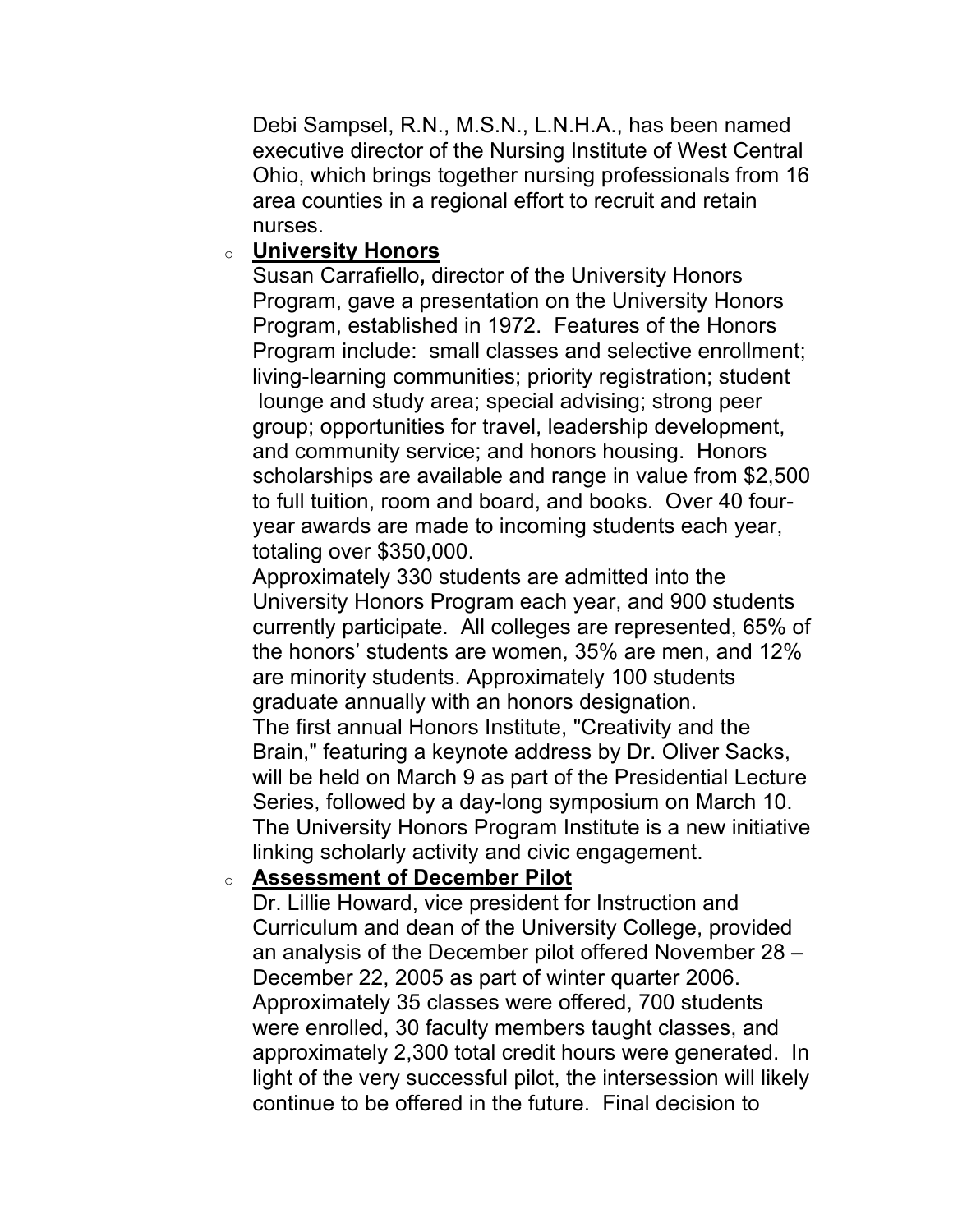move forward is expected by early February after consultation with campus constituents.

#### o **NCA Update**

 Dr. Howard is currently engaged in a comprehensive self- Schools. The NCA Team, which will visit the campus May 15-17, 2006, has been finalized. The draft self-study report will soon be accessible on the WSU website study report accurately represents the current status of share their comments about the draft. 5. **Emeritus Request**  study process in preparation for the reaccreditation of the entire university by the Higher Learning Commission of the North Central Association (NCA) of Colleges and ([www.wright.edu/aboutwsu/nca/](www.wright.edu/aboutwsu/nca)). To ensure that the selfthe university, the university community will be invited to

 WHEREAS, faculty members who have served ten or Wright State University will automatically be granted the WHEREAS, Michael Bosworth, associate professor, Department of Family Medicine, Boonshoft School of Medicine, served the university from January 1, 1981 to March 31, 2005 in a fully-affiliated and full-time status and more years as fully-affiliated and full-time members at emeritus title upon retirement and upon written request by the faculty member to the provost; and has requested emeritus status; and

 WHEREAS, Jack Gruber, professor, Department of Obstetrics and Gynecology, Boonshoft School of Medicine, served the university from August 1, 1976 to December 22, 2005 in a fully-affiliated and full-time status Urban Affairs and Geography, College of Liberal Arts, served the university from September 1, 1979 to December 31, 2005 in a fully-affiliated and full-time status WHEREAS, Frank Nagy, associate professor, Department of Neuroscience, Cell Biology, and Physiology, Boonshoft School of Medicine and Associate and has requested emeritus status; and WHEREAS, Mary Ellen Mazey, professor, Department of and has requested emeritus status; and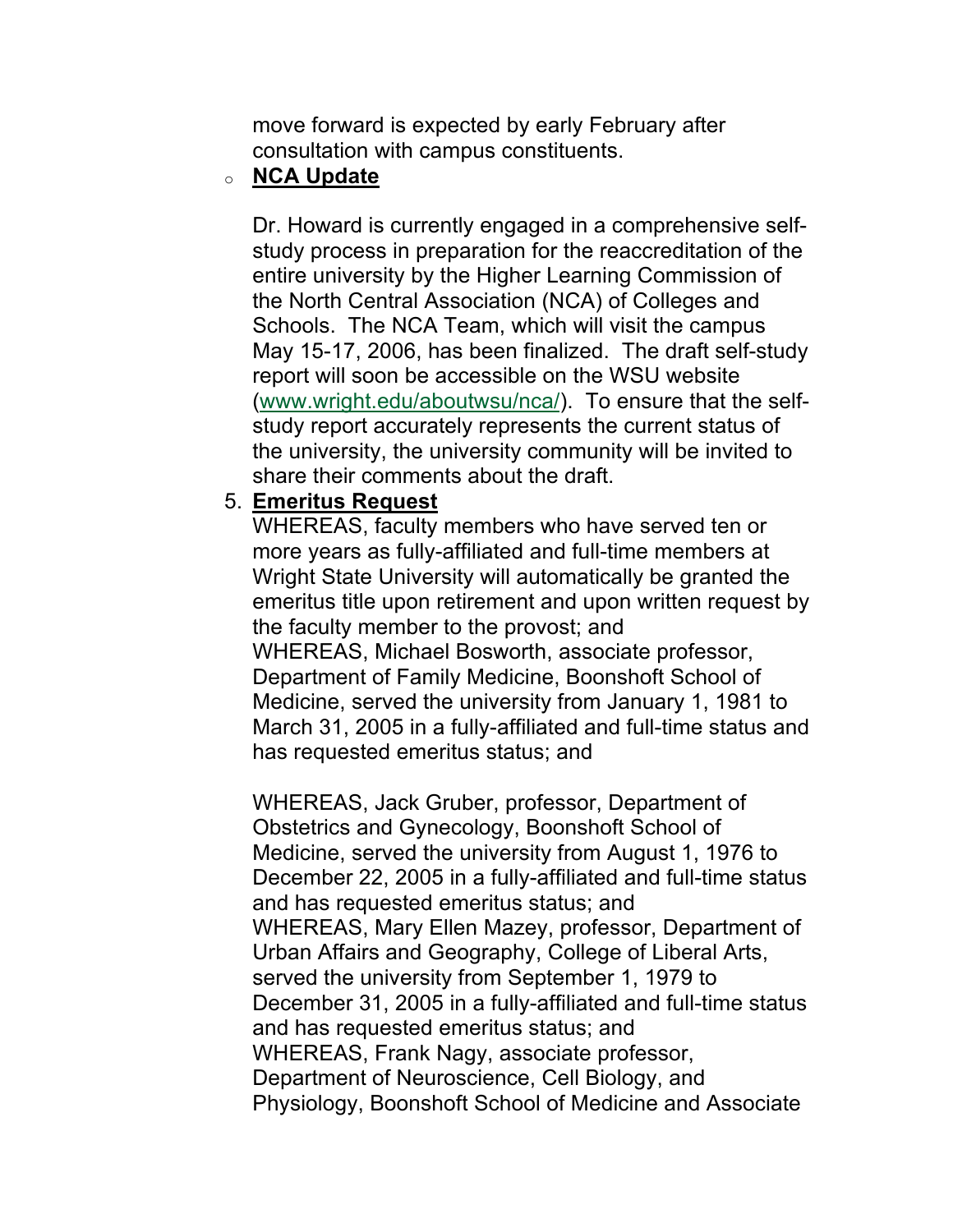Professor, Department of Surgery, Boonshoft School of Medicine, served the university from July 1, 1976 to December 31, 2005 in a fully-affiliated and full-time status and has requested emeritus status; and

 WHEREAS, Robert Reece, professor, Department of Religion, College of Liberal Arts, and Professor, Department of Community Health, Boonshoft School of Medicine, served the university from January 1, 1969 to December 31, 2005 in a fully-affiliated and full-time status WHEREAS, James Swaney, professor, Department of Economics, Raj Soin College of Business, served the RESOLVED that the requests for emeritus status for the meeting be, and the same hereby are endorsed. Mr. Graber moved for adoption. Mr. Young seconded, and has requested emeritus status; and university from September 1, 1979 to December 31, 2005 in a fully-affiliated and full-time status and has requested emeritus status; therefore be it aforementioned faculty members, as submitted to this and the motion was unanimously approved by voice vote.

# 6. **Posthumous Emeritus Request**

 Dr. Charles Taylor, interim dean of the College of Liberal Arts, and Dr. Donna Schlagheck, chair of the Political Science Department, requested that emeritus status be awarded posthumously to Dr. Robert W. Adams, associate professor of Political Science. Dr. Adams, who passed away on January 6, 2006, began his career at Wright State in June of 1965 and was one of the pioneers in the establishment and growth of the university.

#### **RESOLUTION 06-22**

 WHEREAS, Robert W. Adams, associate professor of Political Science, College of Liberal Arts, served the university from June 10, 1965 in a fully-affiliated and full-time status until the time of his death, therefore be it

 RESOLVED that the request for emeritus status be granted posthumously to Robert W. Adams.

 Mr. Graber moved for adoption. Mr. Young seconded, and the motion was unanimously approved by voice vote.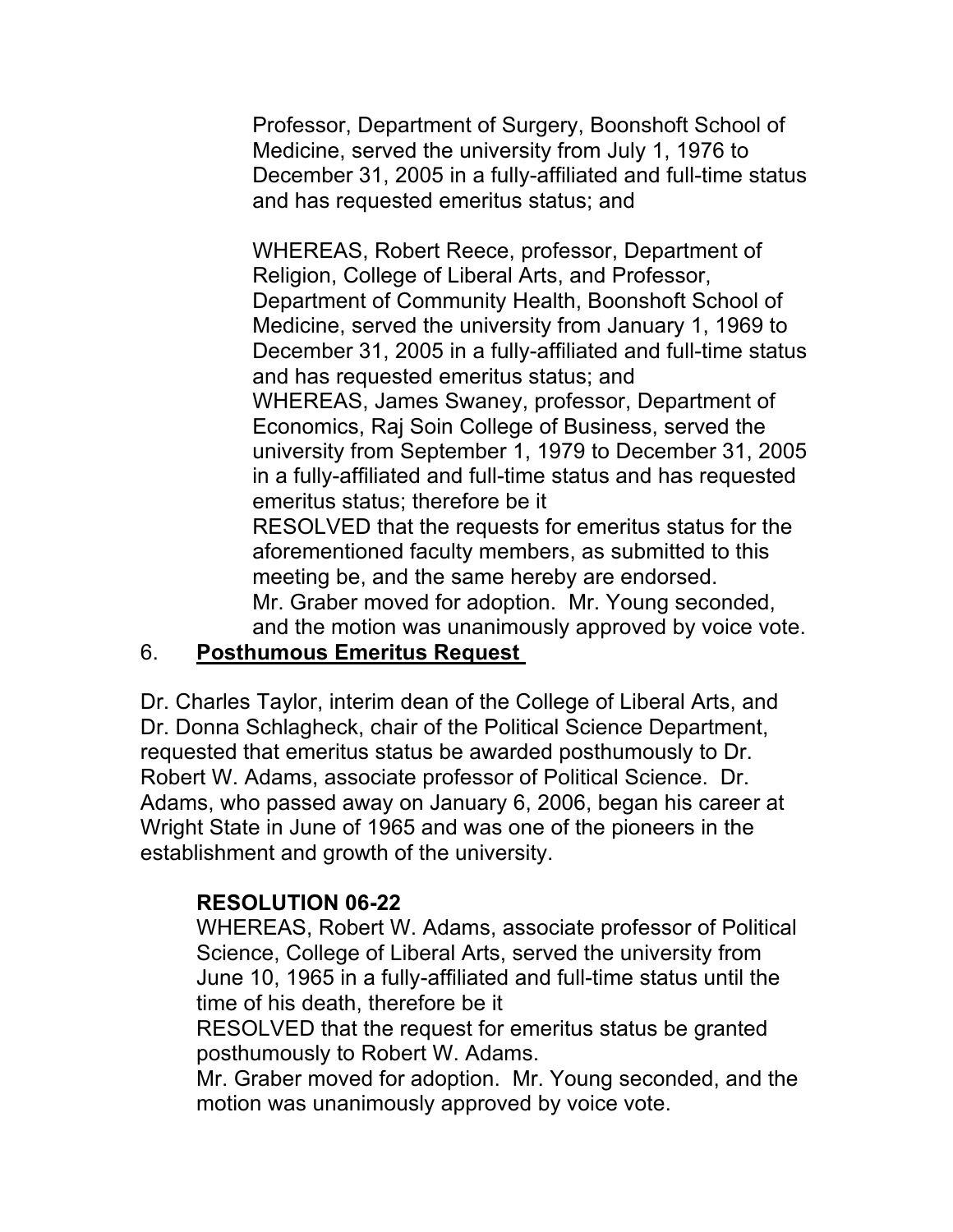# B. **Advancement Committee**

 Ms. Young, Chair, reported on the Advancement Committee meeting of January 20, 2006.

# o **College of Science and Mathematics Highlights and Priorities for Private Support**

 Dean Michele Wheatly discussed the science laboratory naming opportunities in regard to BIO I, BIO II, BIO III. She identified endowed faculty and chair opportunities within the college with emphasis on an Endowed Professorship for a Woman in Science. Presently, science education is an area of strength for Wright State allow for an expansion of the college's K-12 initiatives and rates in science and engineering. renovations, research support, and building project University. Greater private support for outreach would increase the pipeline that leads to increased graduation

# o **Alumni Association Update**

 Ms. Susan Smith spoke for Dr. Gary LeRoy. The African- American Alumni Society recently had a great annual meeting.

 February 4, 2006, and Ms. Smith encouraged all present The Alumni Association will be honoring ten alumni on to attend the ceremony.

 Alumni Relations has completed a three-year strategic plan with the assistance of Dr. Robert Sweeney.

# o **Development Initiatives**

 Ms. Marcia Muller reported that the Annual Fund restructure has been a main focus for the division for the last year. Progress has been made and Wright State is now ranked second among Ohio state schools in faculty and staff participation.

 screening of our database. This service will enable Wright State to pinpoint prospects and make more effective use of time and resources. Also a Kresge proposal, on behalf of Lake Campus, will be submitted. Blackbaud Analytics was hired to perform an electronic

# o **WSU Foundation and Divisional Report**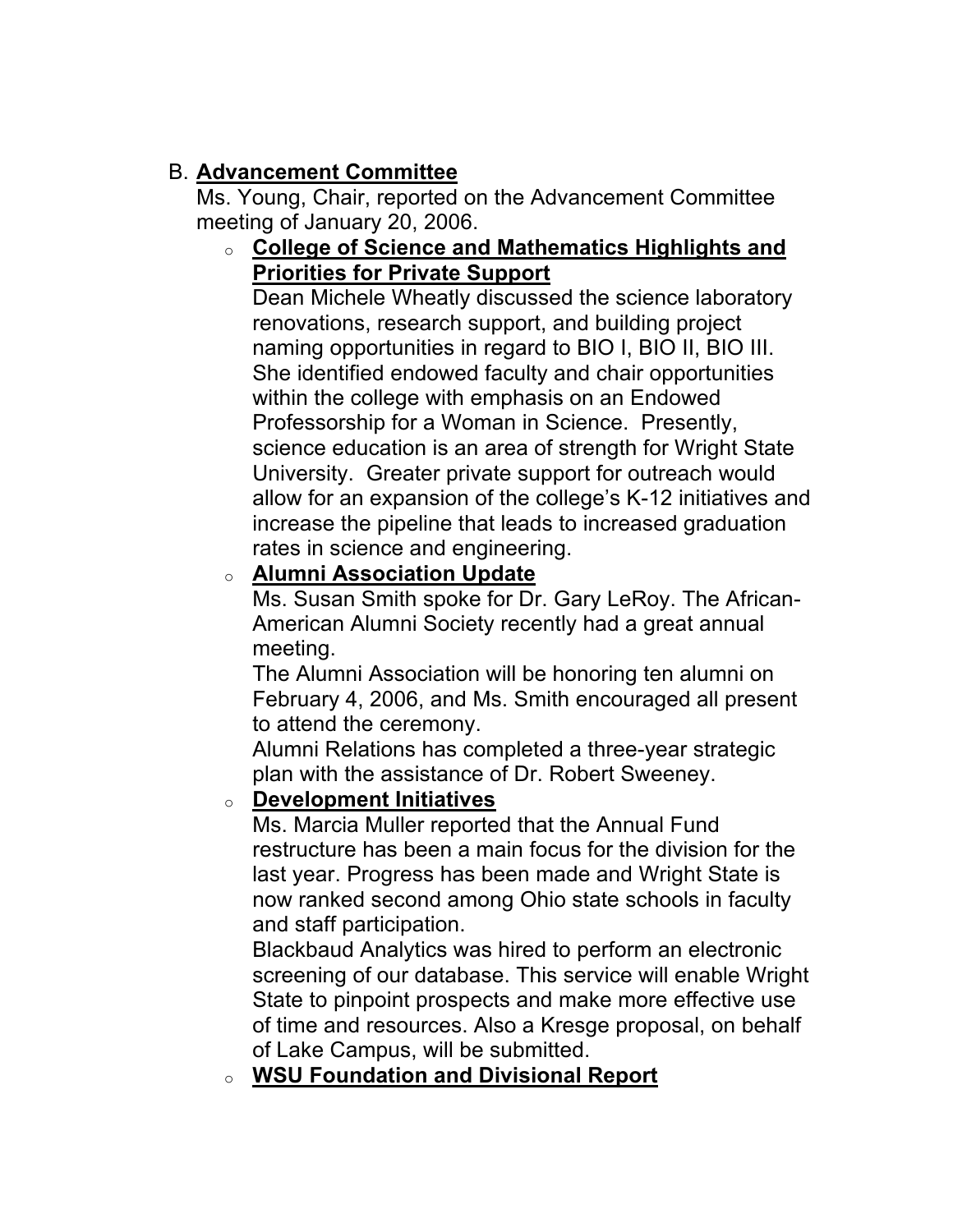Ms. Marcia Muller announced that the Foundation Executive Committee will meet next Thursday, January 26, 2006. They will be preparing an updated strategic plan for the June board meeting.

 Ms. Muller will be attending the AGB Conference in Phoenix, Arizona, January 21-25, 2006. She will be facilitating a session entitled "The Value of Periodic Self-Assessment."

 College of Engineering and Computer Science. Interviews are underway for the Director of Development,

 Ms. Muller announced that Mr. Bob Batson is now president of the 80 member Planned Giving Council of Greater Dayton. There are increasing inquiries about the different types of planned gifts. For example, someone who desires to donate \$25,000 could actually double that The WSU Foundation has passed the \$100M mark. amount through a charitable gift annuity.

 **Advantages of the Charitable Gift Annuity, the Deferred Gift Annuity, and the Charitable Lead Trust**  o **Spotlight on Planned Giving - The Comparative** 

 Mr. Batson explained the three planned giving techniques, using handouts with flow charts. Each of the planned gifts described was customized to the donor's financial condition and relative position in life. Mr. Batson indicated planned gifts fulfill many donor needs while providing significant gifts to the university.

 o **New Tools for Prospecting Overview of Electronic**  Mr. Robert Copeland said there is new emphasis on electronic screening of potential donors. He along with Ms. Hornick reviewed the most recent research done by Blackbaud Analytics to enhance our donor pool. **Screening Results and Application** 

# donor pool. C. **Building and Grounds Committee**

 Mr. Adams, chair, reported on the Building and Grounds Committee meeting of January 20, 2006 .

# o **Construction Project Update**

 Mr. Mike Schulze, university planner, presented a PowerPoint presentation on the two projects nearing completion of the construction document phase.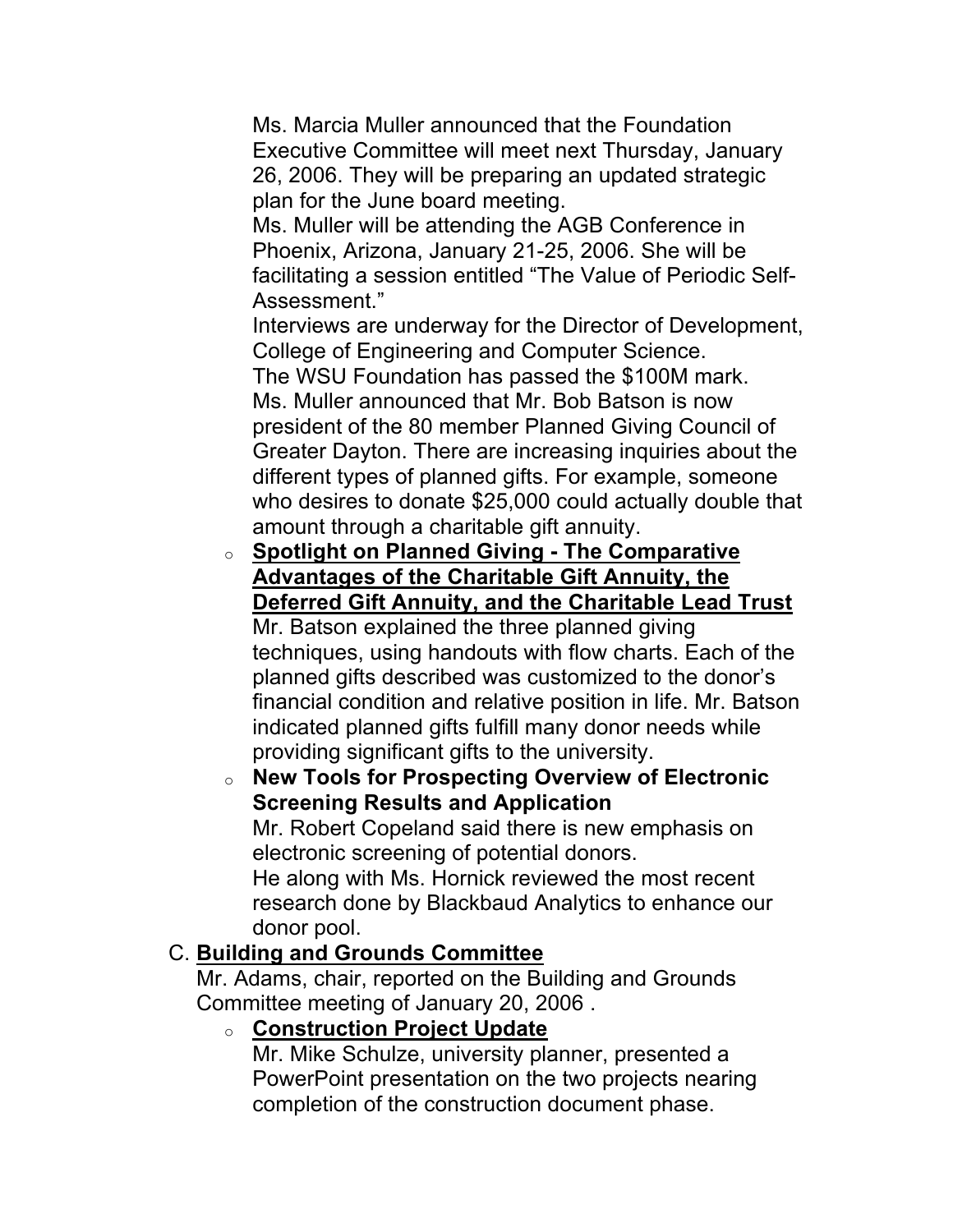• Bio III will be Wright State's first LEED (Leadership components of the building; energy efficiency, using recycled content, various sustainable design or buildings in Ohio that are LEED certified. in Energy and Environmental Design) certified building. The LEED program is a voluntary system that the U.S. Green Building Council began several years ago. Points are awarded for various green building concepts. There are only about 50

 The design of the new science research building focuses on two components; open lab space with no walls between them to maximize flexibility and inclusion of equipment to encourage interdisciplinary science research. Both of these concepts have been incorporated into this building.

 • Brehm Lab is a renovation of a three story science education program will move to the first labs will move to the second floor. structure. The basement and first floor will be gutted with very little renovation on the second floor. The Chemistry Department will move to the basement with chemistry teaching labs. The floor. The Geology Department and their research

 Both projects will go out for bid in February with Photos of the current construction of the Joshi Center, the Center were presented. The Student Union renovation the old locker rooms have been removed. D. **Finance and Audit Committee**  construction beginning in spring. Fred White Center Expansion and the Mills Morgan project is in the demolition phase. All interior walls and

o

 Mr. Graber, chair, reported on the committee meeting of January 20, 2006. The following topics were discussed:

 $\circ$  Mr. Scott Rife presented a project overview of the University System Replacement. He discussed the major elements of the project, the groups established to oversee and implement the project, and the financial and human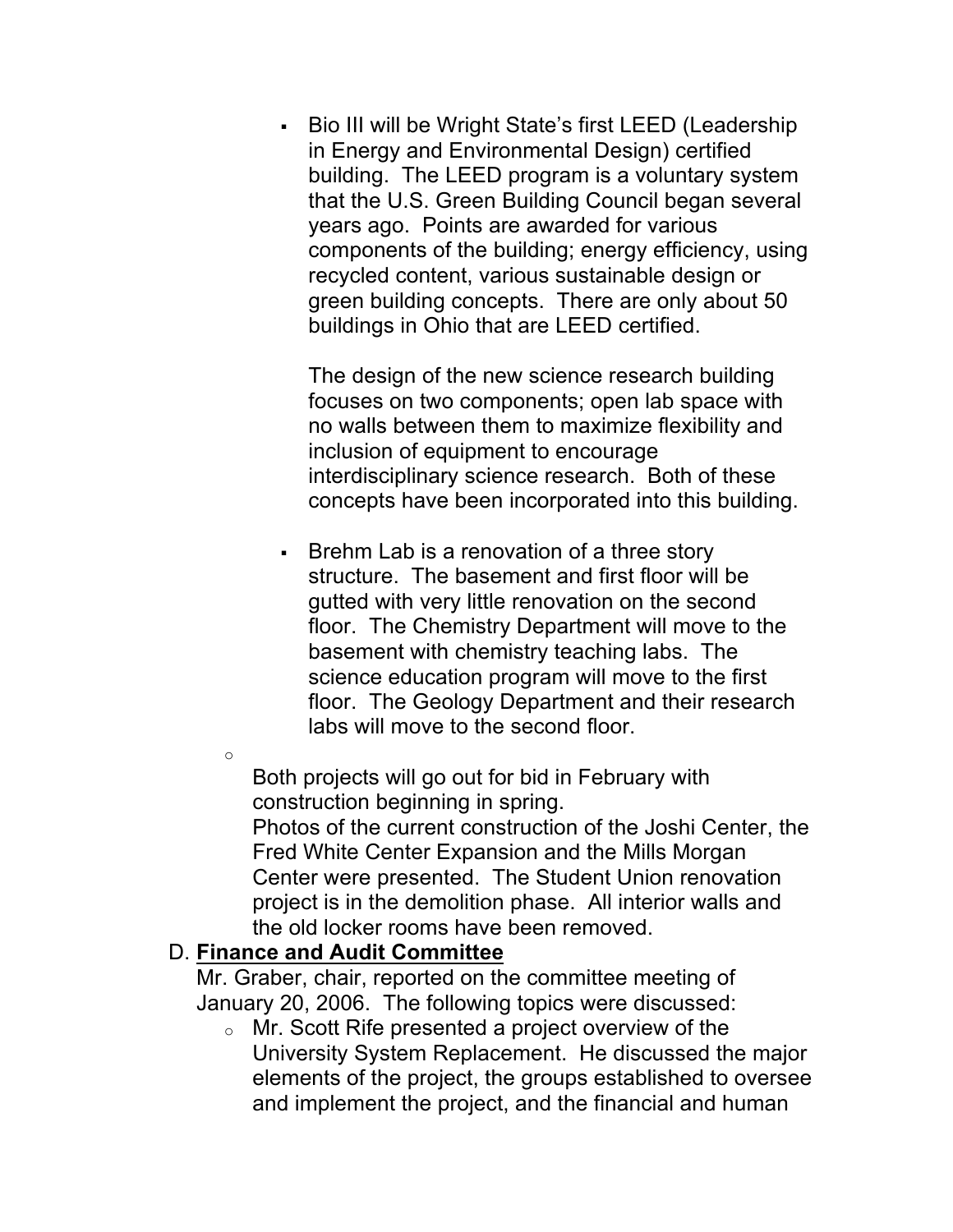resources dedicated to it. The project began in 2003. The goes live, but work will continue for another two years. The project is within its original \$15 million budget and dedication of many university employees. last major milestone is in July 2006, when Advancement has remained on schedule to date, thanks to the

- $\circ$  Mr. John Siehl presented an update of the Nutter Center. He reviewed the state of the industry, provided an overview of the Nutter Center's staff and level of activity, and noted how the center provides Wright State with increased visibility. Telescopic seating will be replaced this August; other renovations are being considered. This is the Nutter Center's 15th anniversary and some special events are forthcoming.
- $\circ$  Mr. Keith Ralston presented an update on Cost Savings where significant savings occurred. Mr. Graber complimented Mr. Ralston on the format of his Cost Saving Reallocation and Efficiency Initiatives report. Efforts. He reviewed the highlights of various areas
- $\circ$  Mr. Ralston presented the contracts \$250,000-\$499,999. No action was required.

#### 4. **Contract over \$500,000 RESOLUTION 06-23**

 WHEREAS, in order for the university to conduct services in a timely manner, routine purchases must be business on a day-to-day basis, and provide products and made; and

 WHEREAS, occasionally these expenditures exceed \$500,000; therefore be it

 RESOLVED that authorization is granted for the following contracts as submitted to this meeting be, and the same hereby is approved.

 Mr. Graber moved for approval. Mr. Adams seconded, and the motion was unanimously adopted by roll call vote.

| VENDOR | <b>DESCRIPTION</b><br>OF SERVICES     | 2005-06<br>CONTRACT<br>AMOUNT | 2004-05<br>CONTRACT<br><b>AMOUNT</b> | <b>TERMS OF</b><br>CONTRACT |
|--------|---------------------------------------|-------------------------------|--------------------------------------|-----------------------------|
|        | TO BE BID REPLACEMENT ESTIMATED<br>OE | AT \$750,000                  | N/A                                  | N/A                         |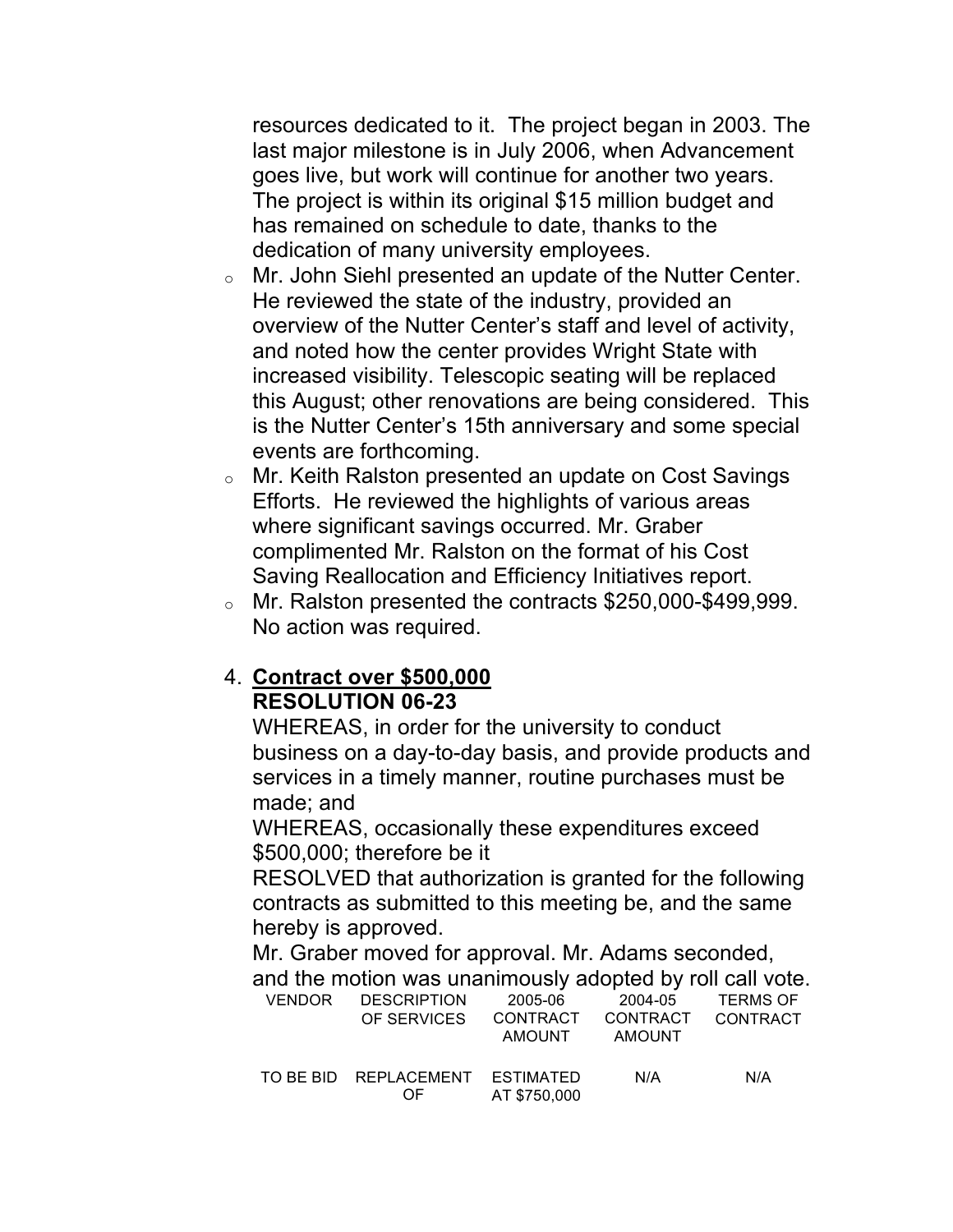

 • Mr. Ulliman reviewed the investment reports (September-November) for the university. The new style graph compares Fiscal YTD 04-05 versus Fiscal YTD 05-06. The reports reflect strong performance in the current year relative to last year, principally the result of the new investment policy adopted by the Board in late 2004.

#### • **Vice President's Report**:

 somewhat below estimates and state funding is above estimates by a modestly larger amount. above estimates by a modestly larger amount.<br>State revenues are on track in the state budget, so estimates in total revenue and does not expect to contingency that is in the budget. On the spending side, everything is on track except the cost of budget because of the sharp increase in natural gas *Budget update*. Our revenues continue to be on track in the aggregate, as tuition revenue remains there is no reason to expect a midyear cut in state funding. He expects to end the year modestly above have to take advantage of the \$2 million revenue energy, which is running about \$800,000 over prices. Staff is preparing an energy plan that should be available to him soon.

 working with a number of state committees. They aspects of medical school funding, which give them amendment to limit state expenditures that would responsibilities. They have attempted to analyze the effect on Wright State, but many provisions are *State activities.* The department has been busy are encouraged by recent discussions on various reason to hope for at least stable funding and perhaps consideration of increases. They continue to be alarmed about the proposed constitutional limit total university expenditures (not just state support) and interfere with trustee governance open to multiple interpretations. They continue to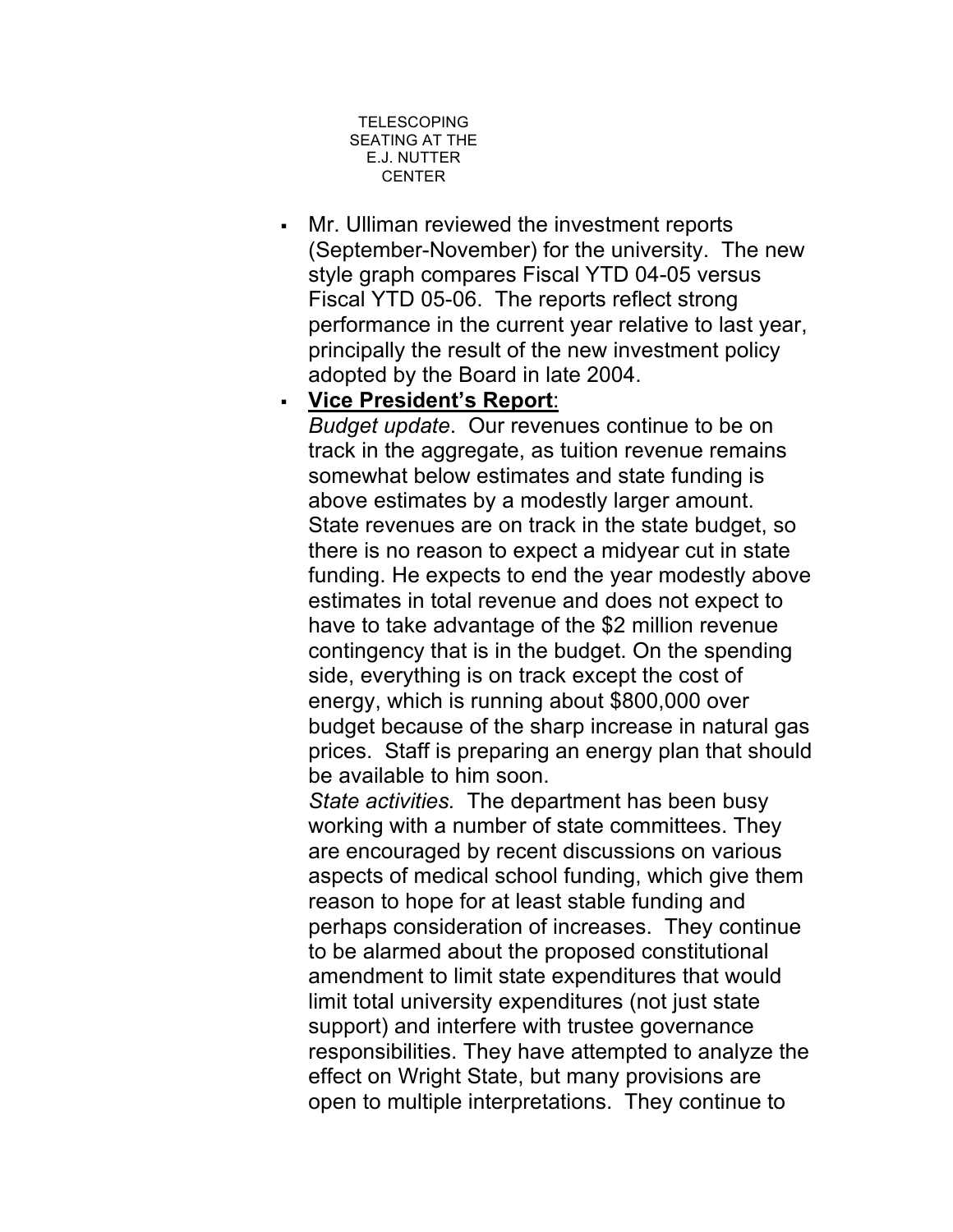has been appropriated for the coming fiscal year. Hope is that it will be distributed through the SSI await a decision on the allocation of \$30 million that formula, which would relieve some of the pressure on tuition.

 option to require those paying student account bills require payment of a fee. This would save the university \$400,000 or more in merchant charges. be used with off campus merchants to allow them to accept payment via a Wright One card. They would receive a fee that would be a percentage of sales. They are in the process of hiring a new physical plant director, replacing Rick Dames, who resigned at the end of November. There is also a search on Ulliman to assistant vice president for Finance and *Administrative matters*. They are considering an with credit cards use a third party site that would They are also working on a standard agreement to for an associate director. The promotion of Jeff university controller was announced, reflecting our growing reliance on his leadership.

# E. **Student Affairs Committee**

 Mr. Adams reported on the committee meeting of January 20, 2006.

#### o **Vice-President's Report**

 Dr. Dan Abrahamowicz gave a brief update on the Student Union renovation project. The renovation is progressing nicely, in spite of some unforeseen asbestos problems. Phase I is expected to be complete at the end of spring quarter 2006.

 Overall WSU winter quarter 2006 enrollment is up by 2% and Dayton campus enrollment is up by 2.8%.

 On January 18, the financial aid federal award program went live through Banner for the first time and the The Ohio Board of Regents "Performance Report for Ohio's Colleges and Universities for 2005" notes significant institutional outcome measures. Wright State transition went very well. This will enable the university to award aid to students and their families earlier than ever. did very well in enrollment growth (10% increase for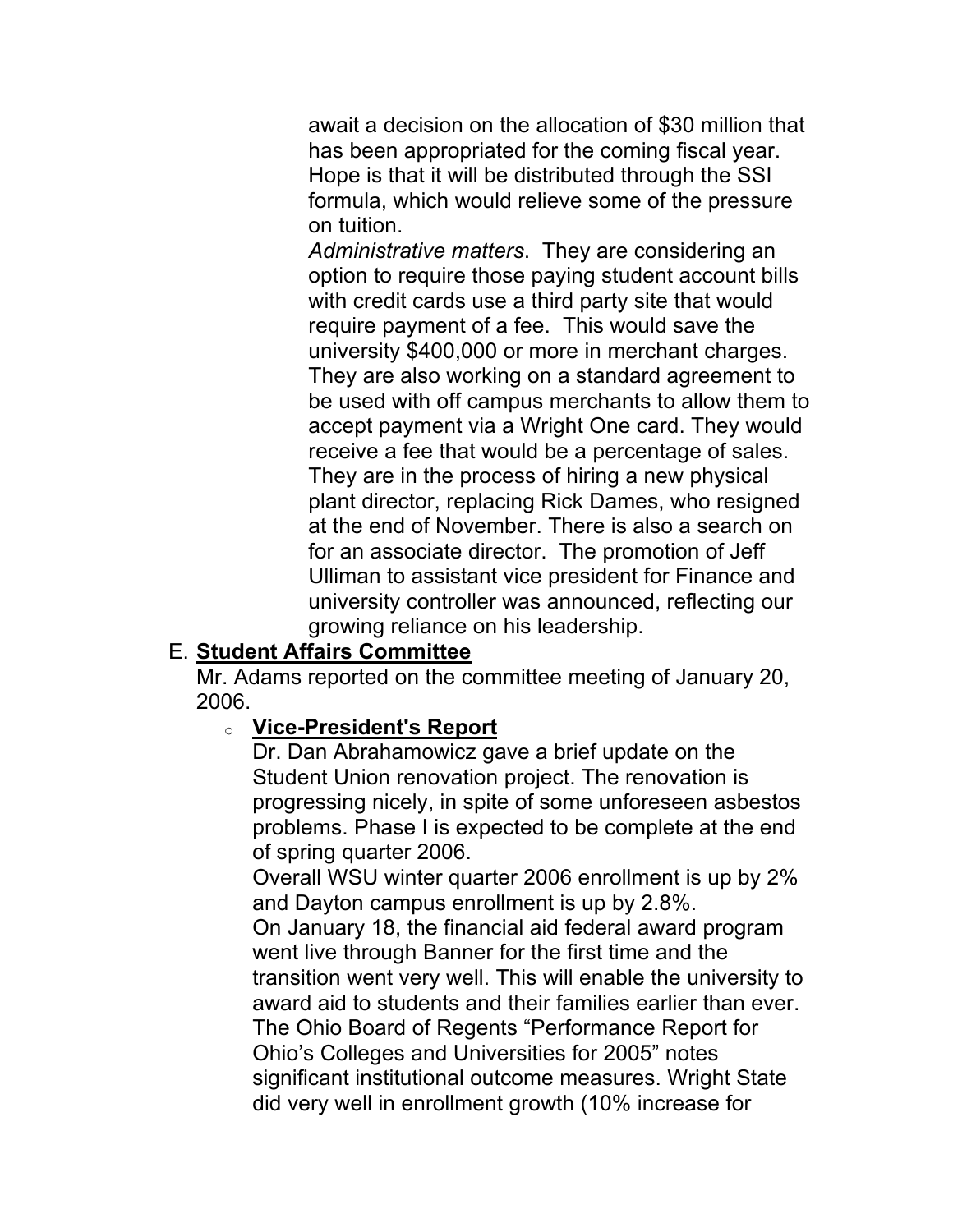1996-2004 vs. 4% state average) and retention and graduation rates.

#### o **Student Government Report:**

 Mr. James Borchers, president of Student Government, handed out a fall quarter progress report, listing the highlights of Student Government accomplishments. He Student Government is shifting its emphasis to media matters and working closely with the student newspaper Government and its initiatives. Student Government reps Student Government will hold a faculty/staff appreciation night on Parents Weekend. As part of their athletics 2 will be Student Government night at the Nutter Center. Student Government will give out student savings cards Commuter Student Association. then proceeded to outline the plans for winter quarter. and the radio station to better promote Student plan to make presentations in general education classes to encourage greater student involvement in campus life. initiatives, Student Government has arranged a bus trip to Butler for the women's and men's games on January 28 for which there has been good student support. February and hold a gas card raffle in conjunction with the

#### o **Faculty Representative Update**

 Dr. Maher Amer reported that the Student Affairs Committee of the Faculty Senate met three times during Progress is being made in reviewing the possible use offfall quarter. The issue under discussion each meeting has been the off-campus use of the Wright One card. campus.

#### o **Updates**

 Ms. Cathy Davis gave an update on the profile of this opposed to 46% last year. Wright State University's yield across the state is 42%. GPA and ACT scores remain consistent. Wright State was second in the state for enrollment increases for fall 2005. year's entering freshman class. The yield was 49%, as is the highest among state schools. The average yield

 Ms. Davis discussed current and future initiatives. The Wright from the Start day had 1,400 participants—the largest visit day ever. There were over 5,000 visitors in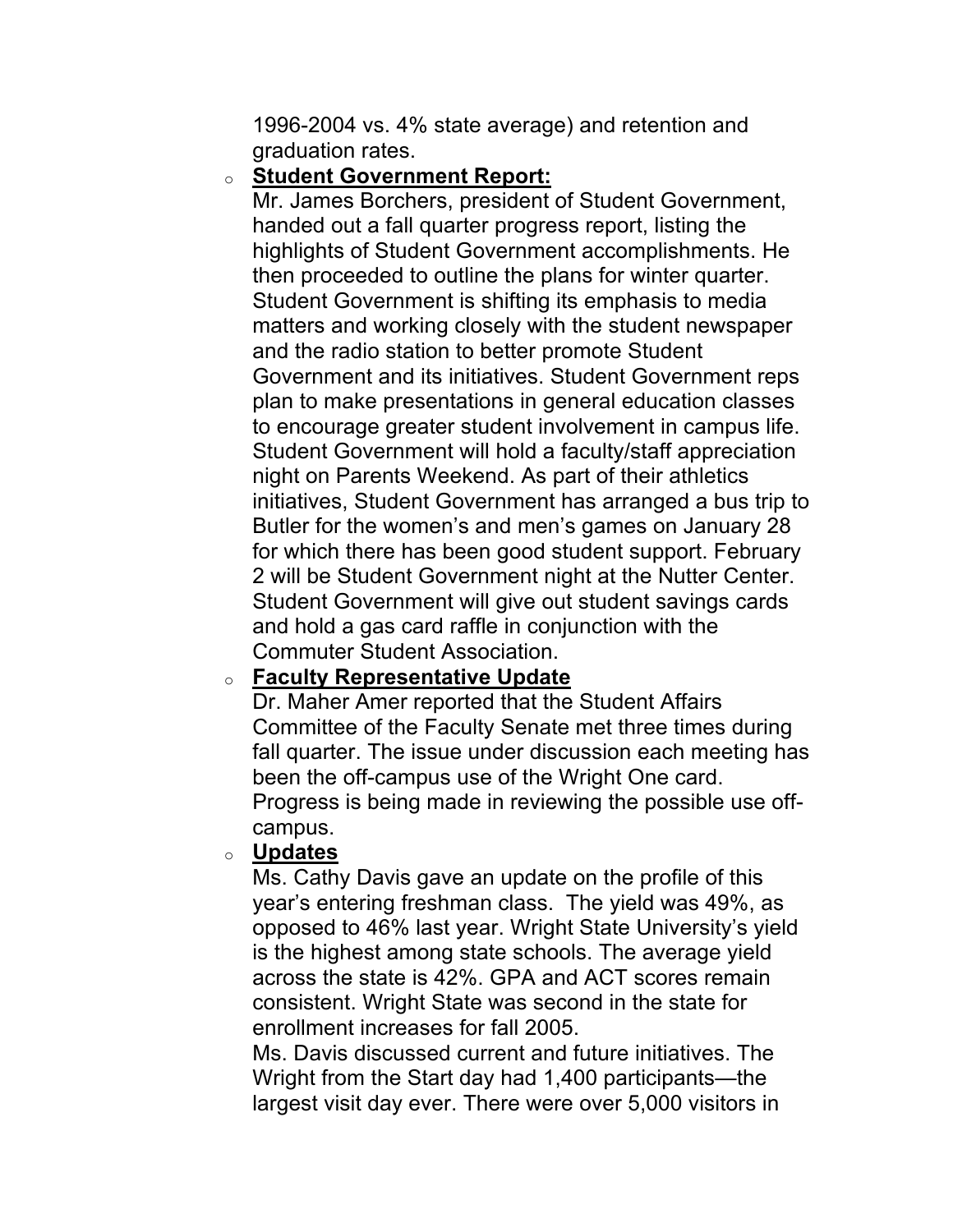being planned for April 7. There is a Guidance Counselor experiences on the campus and the Goal Quest program that sends out e-mails to parents are also a part of the marketing efforts. The office continues to work closely with the Noel Levitz consultants on a comprehensive enrollment plan. Applications for fall 2006 are ahead by fall quarter alone. Green and Gold Academic Days have been very successful in connecting potential students directly with academic faculty. There was very favorable feedback from parents and students and another one is appreciation lunch planned for February 8. Three WSU students will be starting weekly blogs describing their 2%.

 Mr. Dave Darr gave an update on changes in federal and state financial aid programs. Due to the federal budget reconciliation process and unexpected costs associated with natural disasters this year, federal financial aid has received about \$223,000 annually has been eliminated. It \$12.7 billion, the biggest reduction ever. Also, interest rates are being revised. The current 4.7% variable rate for been cut. The Perkins loan program through which WSU is proposed that the Stafford loan program be cut by the Stafford loan is to be fixed at 6.8%. However, the loan limit will move from \$2,625 (where it's been for the past 15 years) to \$3,500 for freshmen and from \$3,500 to \$4,500 for sophomores.

 Ohio is establishing a new grant program to replace the Opportunity Grant will be phased in over 4 years and the Ohio Instructional grant (OIG). The new Ohio College income ceiling for eligibility will rise from \$36,000 to \$75,000.

#### F. **Student Trustees' Report**

- $\circ$  Ms. Megan Buxton gave today's report.
- $\circ$  On January 7th of this year the Accountancy Department celebrated a homecoming at the Wright State vs. Loyola accounting alumni, faculty, and students attended. As you may or may not know the Accounting department at Wright State is one of the best in the state of Ohio. It has a successful history of graduating intelligent, highly skilled basketball game. It included a reception in which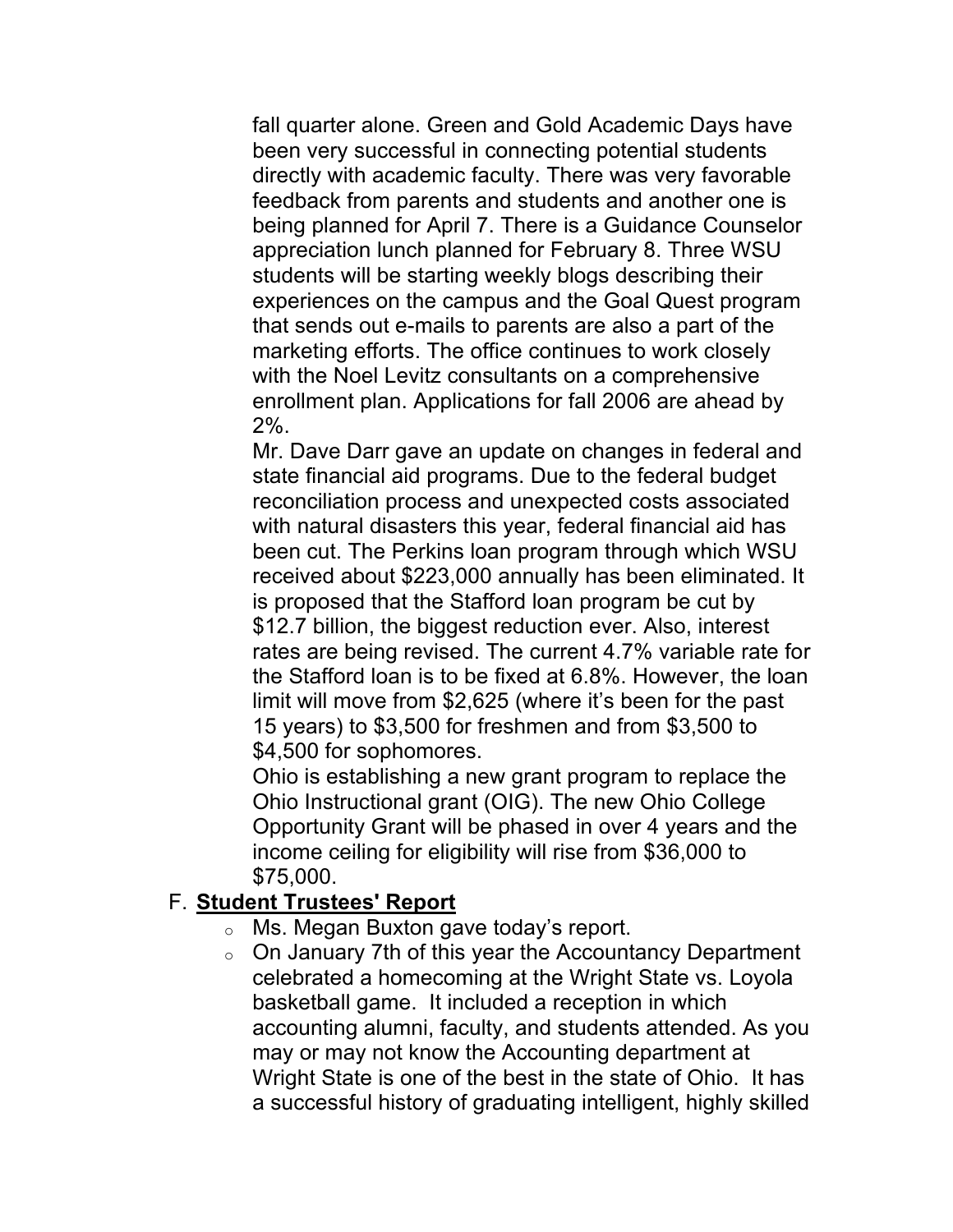their accounting careers. individuals, who go on to have tremendous success in

- $\circ$  Ms. Buxton congratulated the Bolinga Black Cultural Resource Center on their 35th anniversary. In honor of Ruby Dee came to Wright State and gave a fantastic moments about Dr. Martin Luther King. The celebration Resource Center not only exhibits the diversity that we have here at Wright State, but it also shows that we care about all students no matter their background, nationality, the anniversary and Martin Luther King, Jr. Day, Ms. speech. She attended and heard Ms. Dee recall historic of the 35th anniversary of the Bolinga Black Cultural religion, or race.
- $\circ$  There is a lot of renovation going on around campus. As a student she is excited about the new look that is about Wright State a warmer and more comfortable feeling. to take over the campus. The new renovations will give
- $\circ$  She thanked Governor Taft and all of the Board members prestigious and very important group. She knows that the this opportunity and use it for the rest of her life. G. **Faculty President's Report**  for allowing her the opportunity to be a part of this next two years will be an exciting and edifying experience for her. She will take the tools that she will receive from

- $\circ$  Dr. Sayer reported that the Foundations of Excellence Task Force has continued its multi-pronged efforts to assess the various programs and activities for our first- Howard for a great job and all her hard work. The task year students. He thanked the faculty who took the time to complete the faculty survey and especially Dr. Lillie force will complete its work spring quarter with the goal of improving our various first-year programs.
- $\circ$  At the Faculty Senate meeting next week the revision of will be discussed. the Promotion and Tenure policy that deals with the faculty who are not part of the collective bargaining unit
- $\circ$  Dr. Sayer put together a proposed Retirement Incentive Program that passed through the Faculty Budget Priorities Committee. After the Senate studies the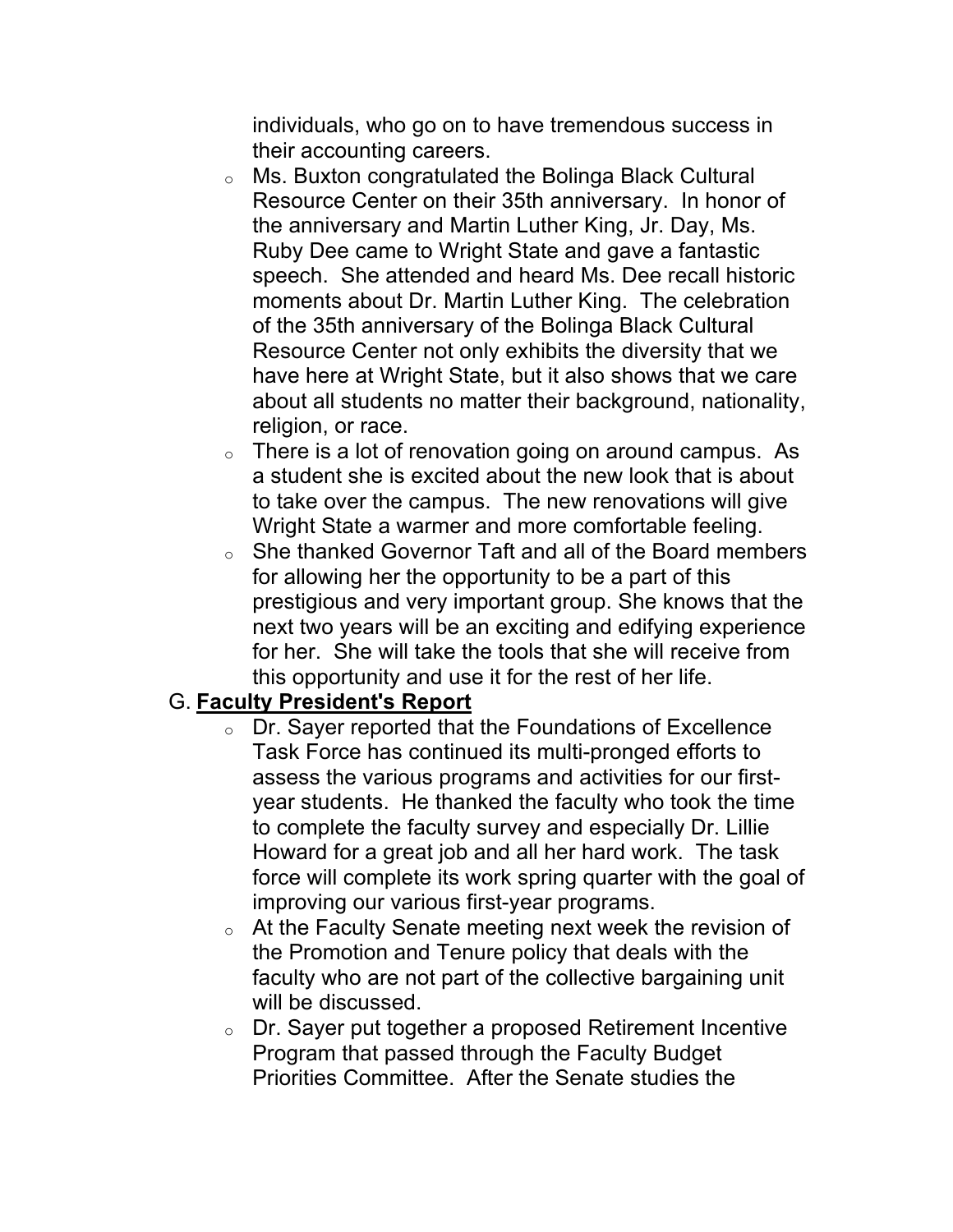proposal and is recommended, it will go on the Central Administration for consideration.

- $\circ$  Prior to the Registrar leaving the university, Dr. Sayer was a student could register for classes a year in advance. working with him on an annual registration process where
- $\circ$  Dr. Sayer recommended that a "Wall of Academic Pioneers" be created in the Student Union to commemorate those faculty who first served the university (1964-1967) and to recognize what they did to establish the university.

# **X. PRESENTATION AND POLICY DISCUSSIONS**

Debi Sampsel

 Executive Director of the Nursing Institute of West Central Ohio Jane Dockery

 Associate Director, Center for Urban and Public Affairs Nursing Institute/Survey

 Dr. Kim Goldenbergstated that the Institute is the brainchild of Dean Patricia Martin and housed at Wright State University. This Institute was supported by Congressman David Hobson and Senator George Voinovich with \$700,000 in federal start-up funds. The Institute is a national model that reflects the leadership of 24 health care and Nursing Institute of West Central Ohio released the result of the first regional nursing survey. higher education partners in 16 counties. Two weeks ago, the

 Dr. Goldenberg Introduced Carol Holdcraft, assistant dean, College of Nursing and Health, Debi Sampsel, executive director of the Nursing of the Center for Urban and Public Affairs. Institute of West Central Ohio and Jane Dockery, associate director

- provide a safe, accessible, quality healthcare. • The mission and vision of the Institute is to provide support and leadership for an effective, regional RN workforce through innovated partnership, service, education and research and to
- • The goals for the Institute consist of recruitment into nursing, profession and finally professional development of the RN education and retention in degree programs, retention in the workforce.
- • The purpose of the data collection effort is to develop a regional baseline so they can measure progress over time, to create a data source to help the Institute design programs and to